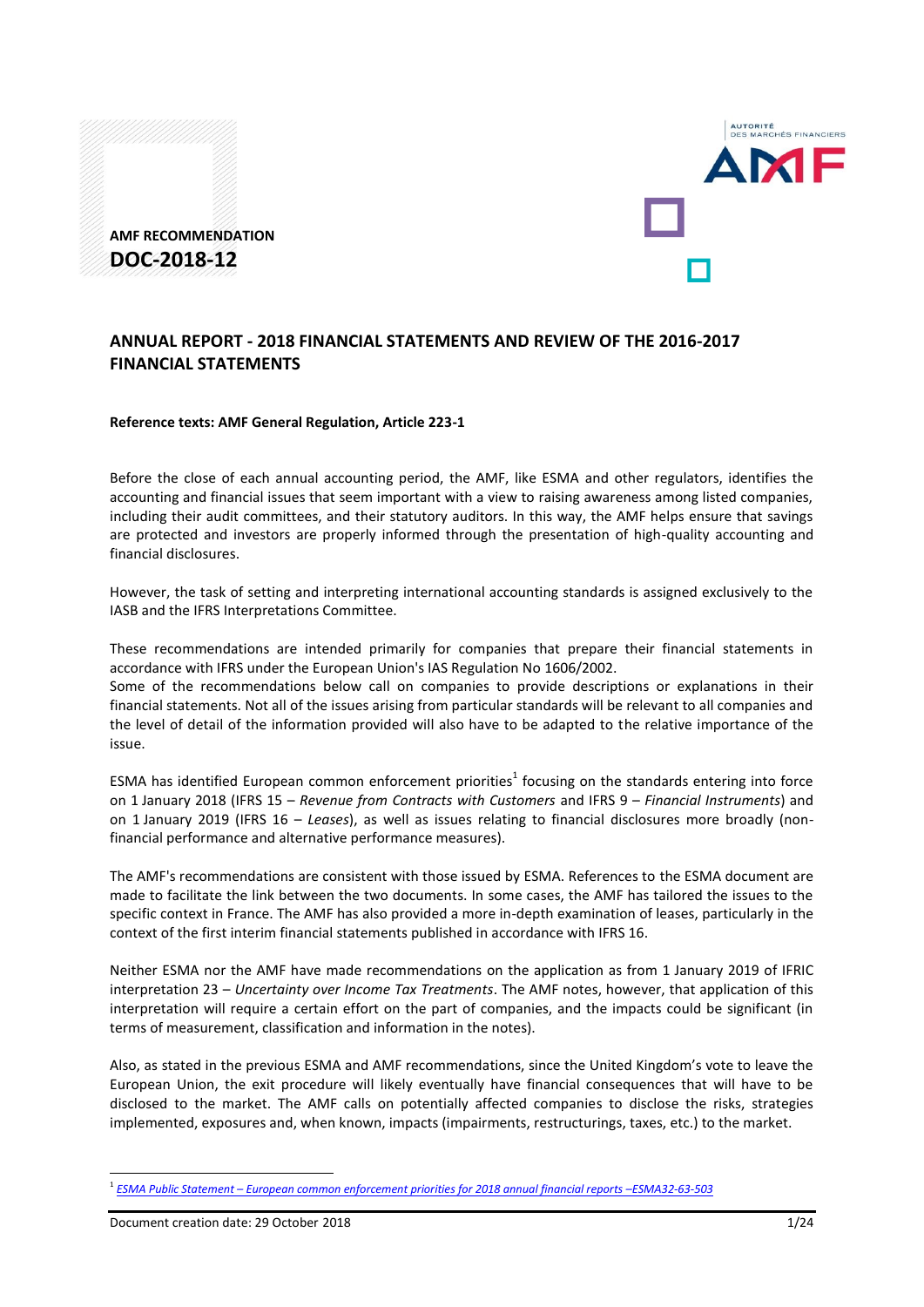Lastly, the AMF and ESMA stress that Argentina's classification as a hyperinflationary country under IFRS as from 1 July 2018 will have accounting and financial impacts that must be presented in the financial statements and in the financial disclosures by companies with significant exposure to this country.

### *The AMF's review of the financial statements*

The AMF presents statistical and explanatory information about the work done in connection with its review of the financial statements of listed companies between October 2017 and September 2018.

The AMF remains available to listed companies and their statutory auditors to discuss any issues related to financial disclosures and, more specifically, to application of IFRS, including in advance of the publication of their financial statements.

### *Publication of a summary document of the AMF's accounting recommendations*

In July 2018, the AMF published a document<sup>2</sup> summarising all of its recommendations related to financial statements under IFRS (2006 to 2017). This document facilitates access to prior recommendations by providing clear content allowing readers to perform a simple search by topic.

<sup>2</sup> *AMF Recommendation – DOC-2018-06 - [Summary of financial statement recommendations applicable as at 1](https://www.amf-france.org/Reglementation/Doctrine/Doctrine-list/Doctrine?docId=workspace://SpacesStore/30f2404e-b601-4823-9ec5-fe85dff9699f&category=I+-+Emetteurs+et+information+financière) January 2018*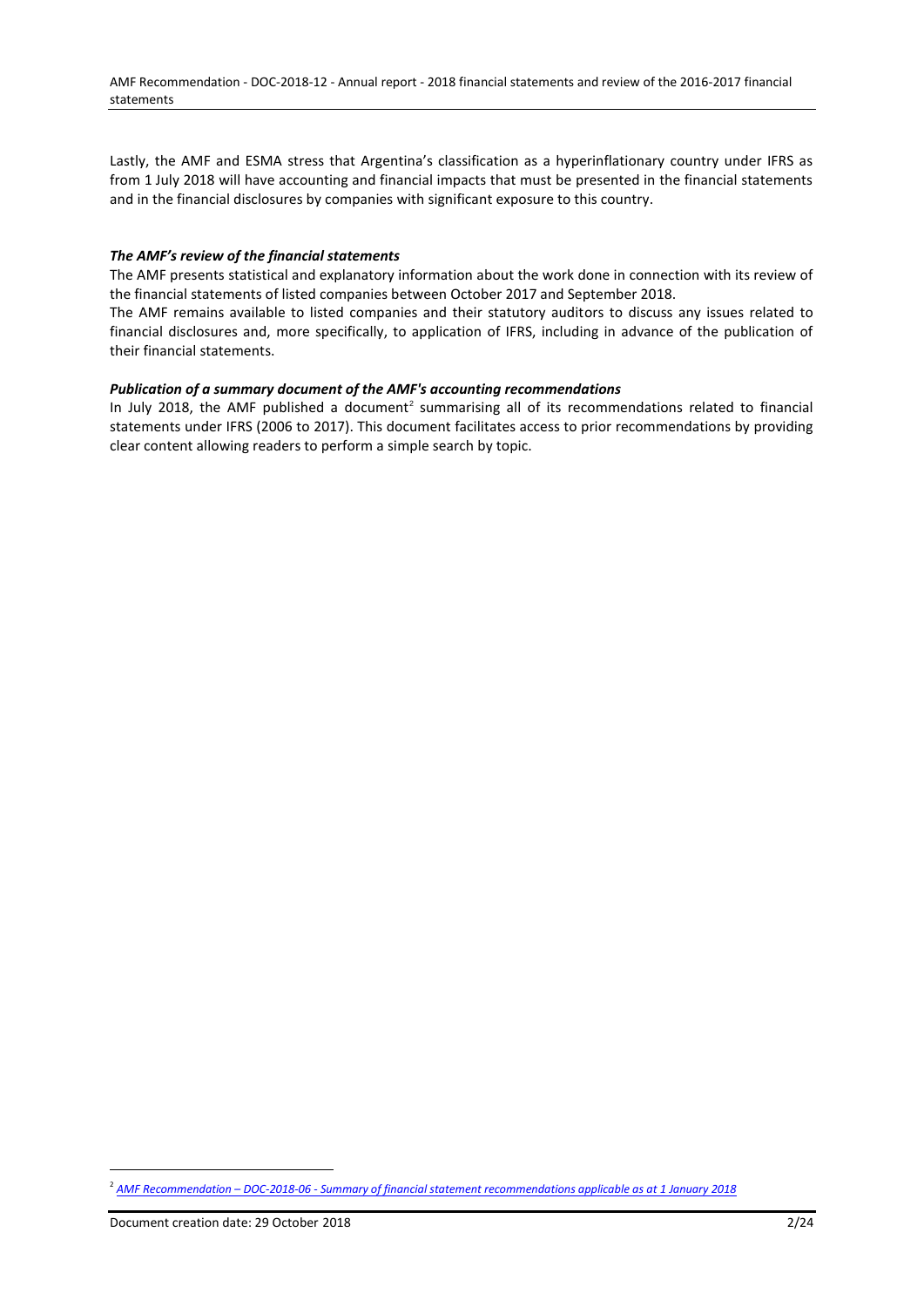| 1.    |                                                                                                    |  |
|-------|----------------------------------------------------------------------------------------------------|--|
| 1.1   |                                                                                                    |  |
| 1.1.1 | Selection of issuers reviewed as part of the Corporate Accounting and Auditing Directorate's       |  |
| 1.1.2 |                                                                                                    |  |
| 1.2   |                                                                                                    |  |
| 1.3   |                                                                                                    |  |
| 1.3.1 |                                                                                                    |  |
| 1.4   |                                                                                                    |  |
| 1.5   |                                                                                                    |  |
| 2.    |                                                                                                    |  |
| з.    |                                                                                                    |  |
| 3.1   |                                                                                                    |  |
| 3.2   |                                                                                                    |  |
| 3.2.1 |                                                                                                    |  |
| 3.2.2 |                                                                                                    |  |
| 3.2.3 |                                                                                                    |  |
| 3.3   |                                                                                                    |  |
| 3.3.1 |                                                                                                    |  |
| 3.3.2 |                                                                                                    |  |
| 3.3.3 |                                                                                                    |  |
| 3.3.4 | Transaction price allocated to the remaining performance obligations 13                            |  |
| 4.    |                                                                                                    |  |
| 4.1   |                                                                                                    |  |
| 4.2   |                                                                                                    |  |
| 4.3   |                                                                                                    |  |
| 4.3.1 |                                                                                                    |  |
| 4.3.2 | Incorporating forward-looking information into the determination of lifetime expected losses<br>15 |  |
| 4.3.3 |                                                                                                    |  |
| 4.4   |                                                                                                    |  |
| 4.5   |                                                                                                    |  |
| 4.6   |                                                                                                    |  |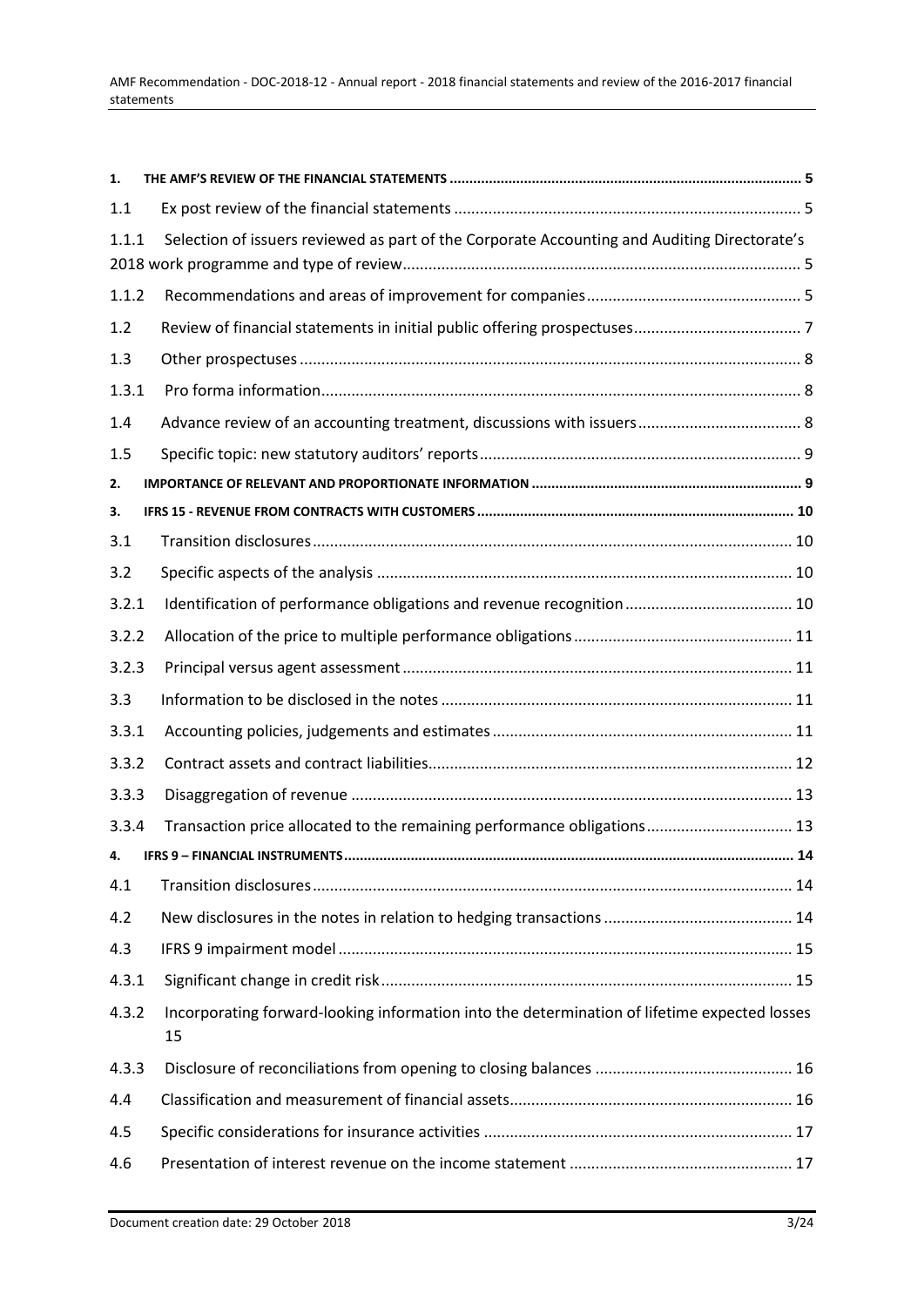| 5.    |  |
|-------|--|
| 5.1   |  |
| 5.1.1 |  |
| 5.1.2 |  |
| 5.2   |  |
| 5.3   |  |
| 5.3.1 |  |
| 5.3.2 |  |
| 5.4   |  |
| 6.    |  |
| 6.1   |  |
| 6.1.1 |  |
| 6.1.2 |  |
| 6.1.3 |  |
| 6.2   |  |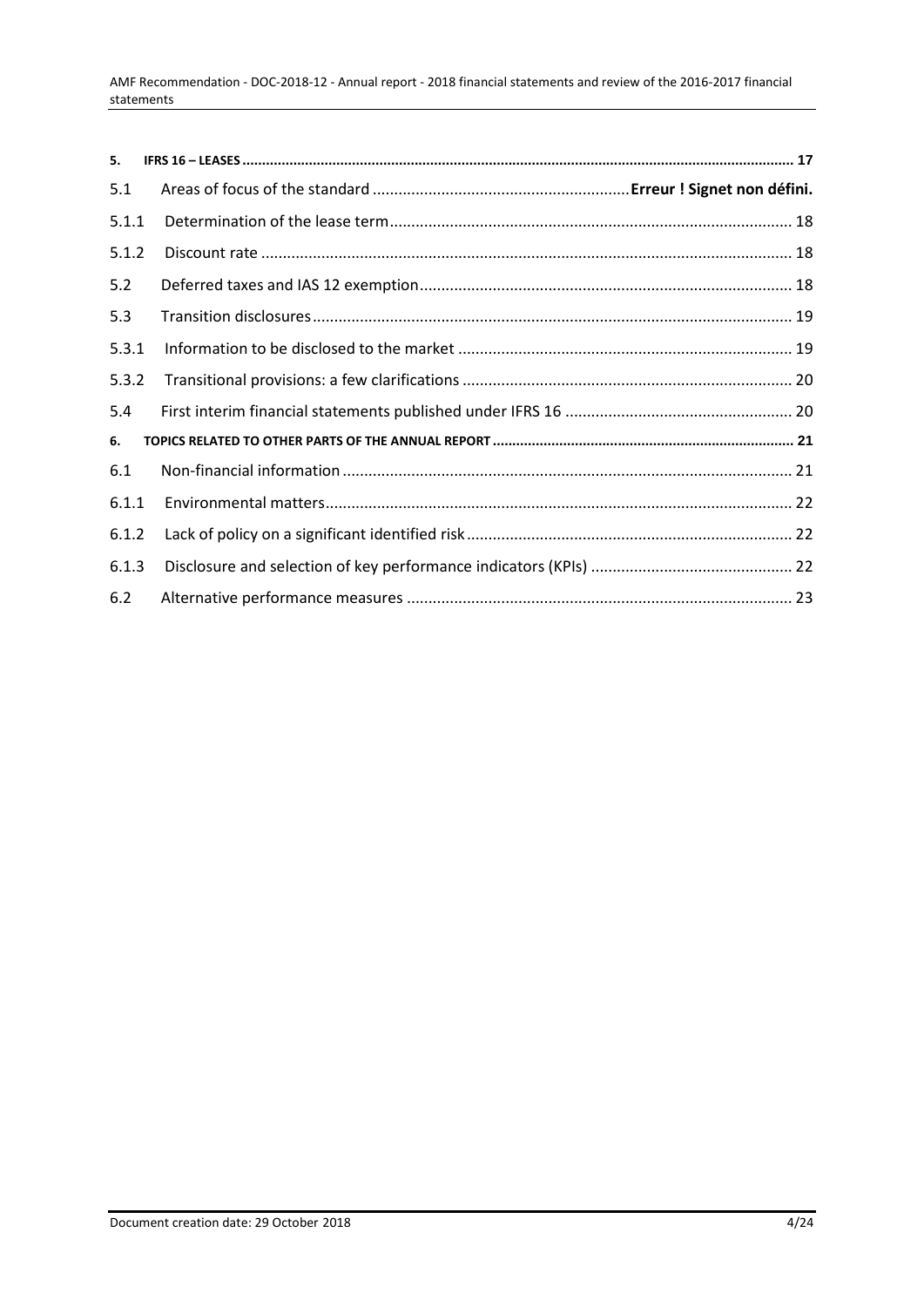# <span id="page-4-0"></span>1. THE AMF'S REVIEW OF THE FINANCIAL STATEMENTS

# <span id="page-4-1"></span>**1.1 Ex post review of the financial statements**

The AMF presents a summary of its review of the financial statements. The information covers the reviews conducted between October 2017 and September 2018 and the main topics that were the impetus for the AMF's work and commentary. There is a continuum between the reviews of financial reports conducted by the market regulator, used to identify difficulties in applying accounting standards, and the choice of topics discussed in the AMF's recommendations on financial statements.

The reviews of accounting matters by AMF staff between October 2017 and September 2018 involved 80 issuers, 68 registration documents and 12 annual reports.

<span id="page-4-2"></span>1.1.1 Selection of issuers reviewed as part of the Corporate Accounting and Auditing Directorate's 2018 work programme and type of review

Each year, the AMF uses three criteria to select a panel of issuers whose financial statements will be reviewed — risks, rotation and random selection — in accordance with ESMA's guidelines on enforcement of financial information:

- In its risk analysis, the AMF considers, in particular, market criteria (capitalisation or free float and how they may have changed, for example) and financial indicators (ratios, changes in key figures, financial or market transactions), as well as more general criteria (sector-related issues, for example).
- The rotation-based approach ensures that the financial statements of issuers in a given compartment are reviewed at least once over a given period.
- Lastly, the random selection approach is used for Euronext Compartment C companies, which exist in larger numbers and have lower capitalisations, and for companies that only issue bonds.

For the companies selected in 2018, 81% of issuers were selected on a risk-based criterion (67% in 2017), 13% on the rotation criterion (17% in 2017), and 6% randomly (16% in 2017). The increase in risk-based selection for this financial year stemmed mainly from the addition of companies that were planning major market transactions.

The AMF also included additional targeted reviews of several issuers, focusing on one or more specific topics, depending on the latest developments or on the problems encountered.

In 2018, comprehensive reviews were conducted (i.e. covering all of the issuer's financial statements) of 79% of the companies selected over the period compared with 75% in the prior period. The targeted reviews mainly concerned the early application of new standards, transactions or the monitoring of major transactions where control was obtained or lost, and financial restructurings.

#### <span id="page-4-3"></span>1.1.2 Recommendations and areas of improvement for companies

In the letters it sends after completing its review, the AMF makes recommendations and suggests areas of improvement. The recommendations are routinely monitored during the next annual accounting period. Areas of improvement generally cover issues that would become relevant if they were to intensify significantly in the future or those that are less important in the context of the accounting period reviewed.

For the period analysed (October 2017 to September 2018), 76% of finalised reviews led the AMF to make recommendations or suggest areas of improvement to the company (87% in the prior period). In nearly a quarter of the cases, the reviews did not result in any specific action (13% last year).

The average number of recommendations and areas of improvement per review was 5.6 for the period, an increase from 2.8 in the prior period, reflecting the higher percentage of areas of improvement suggested and an increase in the number of companies reviewed, given the risks identified for these companies.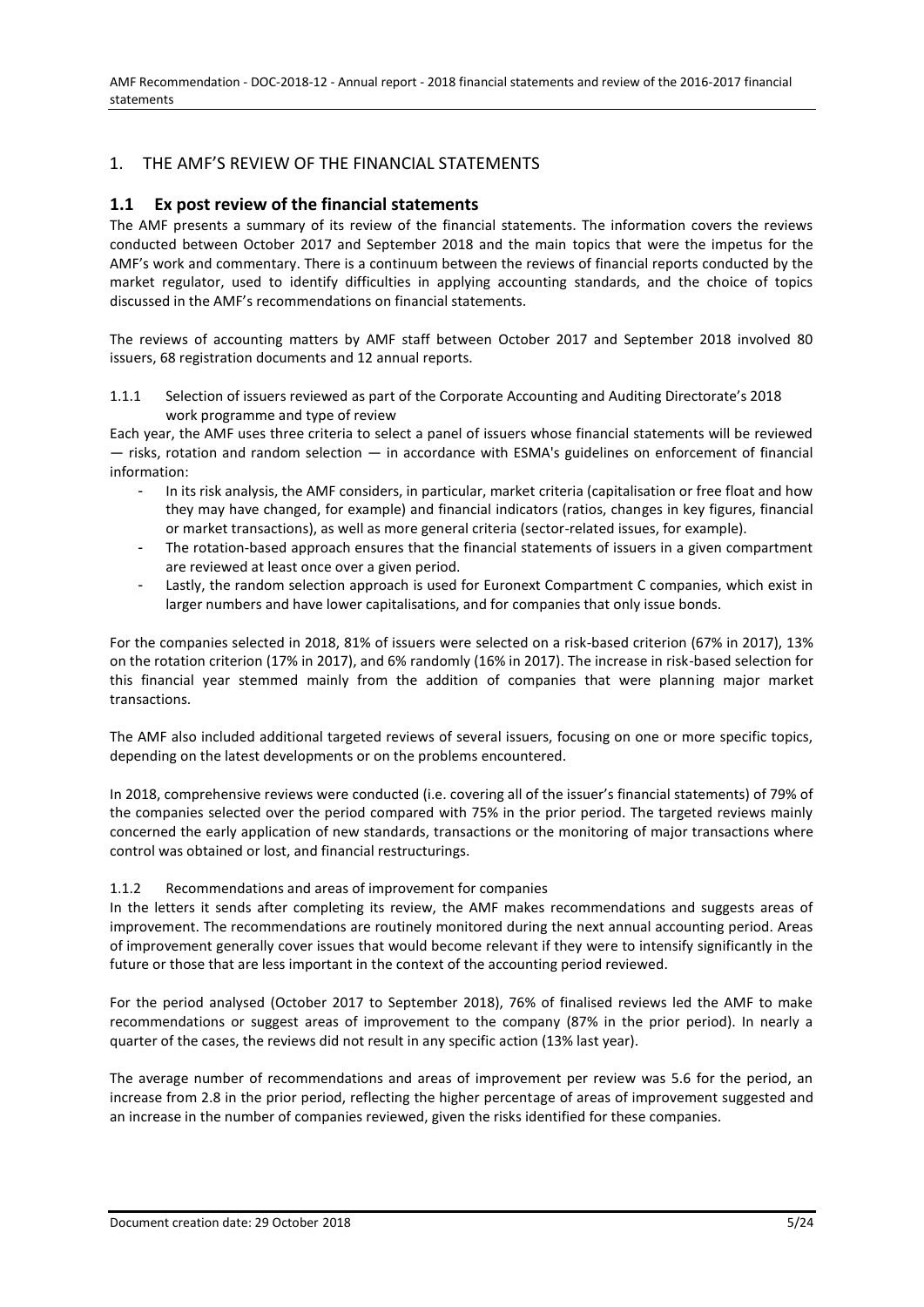

## Breakdown of recommendations and areas of improvement by topic

### Change in the breakdown of recommendations and areas of improvement by topic over the last three periods



The most common topics addressed in the recommendations and areas of improvement in 2017-2018 were broadly consistent with those in 2016-2017:

- In terms of the presentation of financial statements (20%), the AMF's main recommendations and areas of improvement concerned the clarity of the labels of the financial aggregates presented in the income statement in light of the additions made in 2016 by IAS 1.85A regarding subtotals (in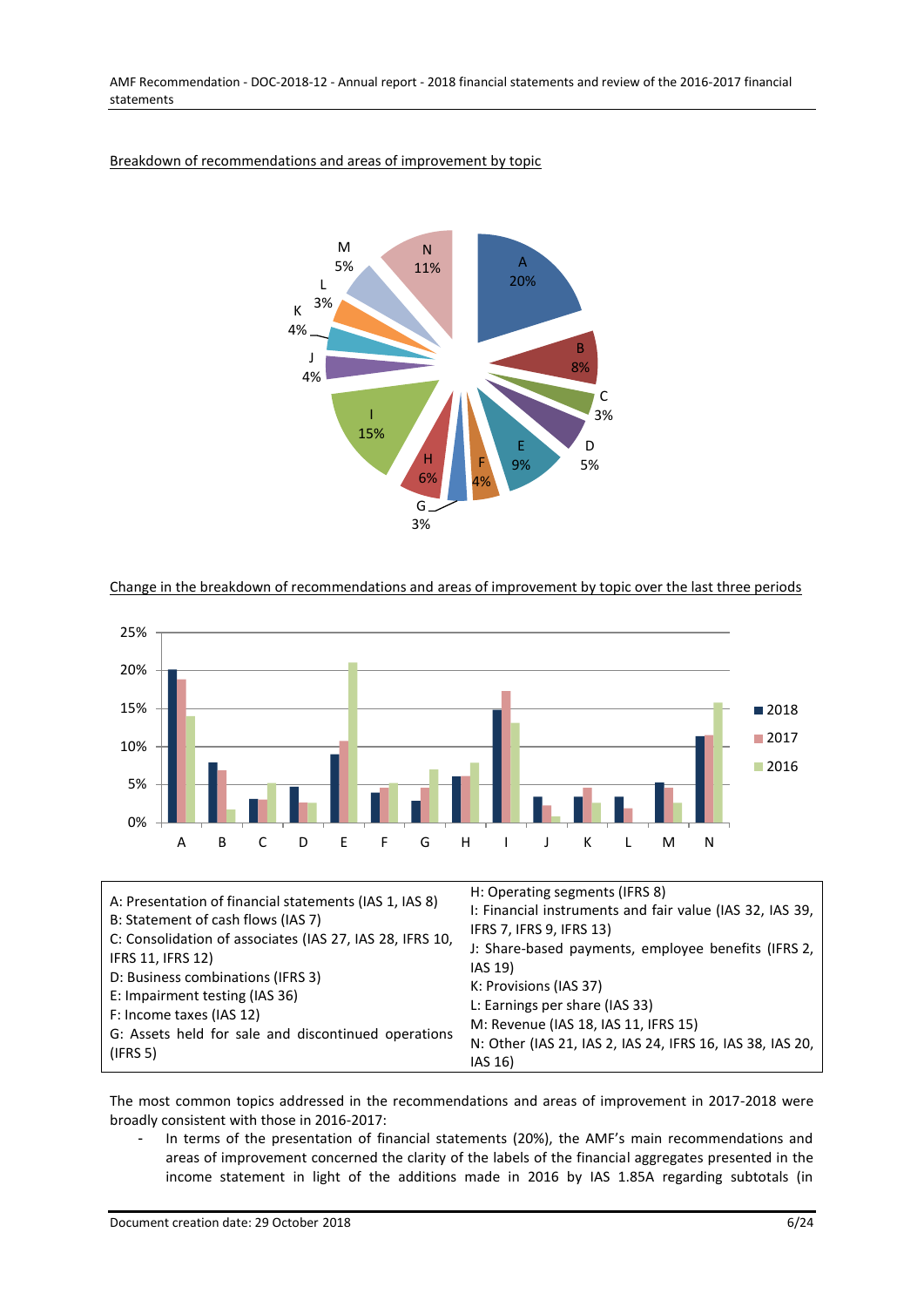particular, amounts recognised and measured in accordance with IFRS, consistency over time, clarity of the labels). There is also the matter of differentiating between current and non-current operating items, in that the AMF considers that a structurally recurring item, such as asset amortisation, including when it relates to the revaluation of an asset as part of a business combination, cannot be classified as non-current.

- Regarding the statement of cash flows (8%), the main comments concerned, first, the importance of including references to the notes to enable readers to understand the key changes in this table and, second, application of the amendment to IAS 7 requiring a reconciliation between the statement of cash flows and changes in debt.
- The recommendations and areas of improvement related to financial instruments (15%) more specifically concerned the description of the key characteristics of certain instruments and, when they are measured at fair value, the key valuation assumptions used.
- The number of recommendations and areas of improvement related to earnings per share increased. They mainly concerned the provisions of IAS 33.52-53 on the inclusion of contingently issuable shares if they are dilutive in the calculation of diluted earnings per share.

#### Breakdown of recommendations and areas of improvement in the 2017-2018 period



This chart shows the breakdown between recommendations and areas of improvement in the 2017-2018 period.

For the presentation of financial statements, most of the AMF's comments were areas of improvement due to the lack of prescriptive provisions detailed in IAS 1 on these issues and the discussions now underway at the IASB on the presentation of performance. Similarly, regarding revenue recognition, the AMF's comments were areas of improvement because these reviews were carried out just before the transition to IFRS 15.

# <span id="page-6-0"></span>**1.2 Review of financial statements in initial public offering prospectuses**

The financial statements of 23 companies were reviewed in connection with initial public offering prospectuses between October 2017 and September 2018.

| Financial statements reviewed in connection with initial public offering |           |           |           |  |  |  |  |
|--------------------------------------------------------------------------|-----------|-----------|-----------|--|--|--|--|
| prospectuses                                                             |           |           |           |  |  |  |  |
|                                                                          | 2015-2016 | 2016-2017 | 2017-2018 |  |  |  |  |
| Total                                                                    | 24        | 24        | 23        |  |  |  |  |
| Of which IFRS                                                            | 17        | 18        | (1) 15    |  |  |  |  |
| Of which French standards                                                |           | b         |           |  |  |  |  |

(1) 10 Euronext and 5 Euronext Growth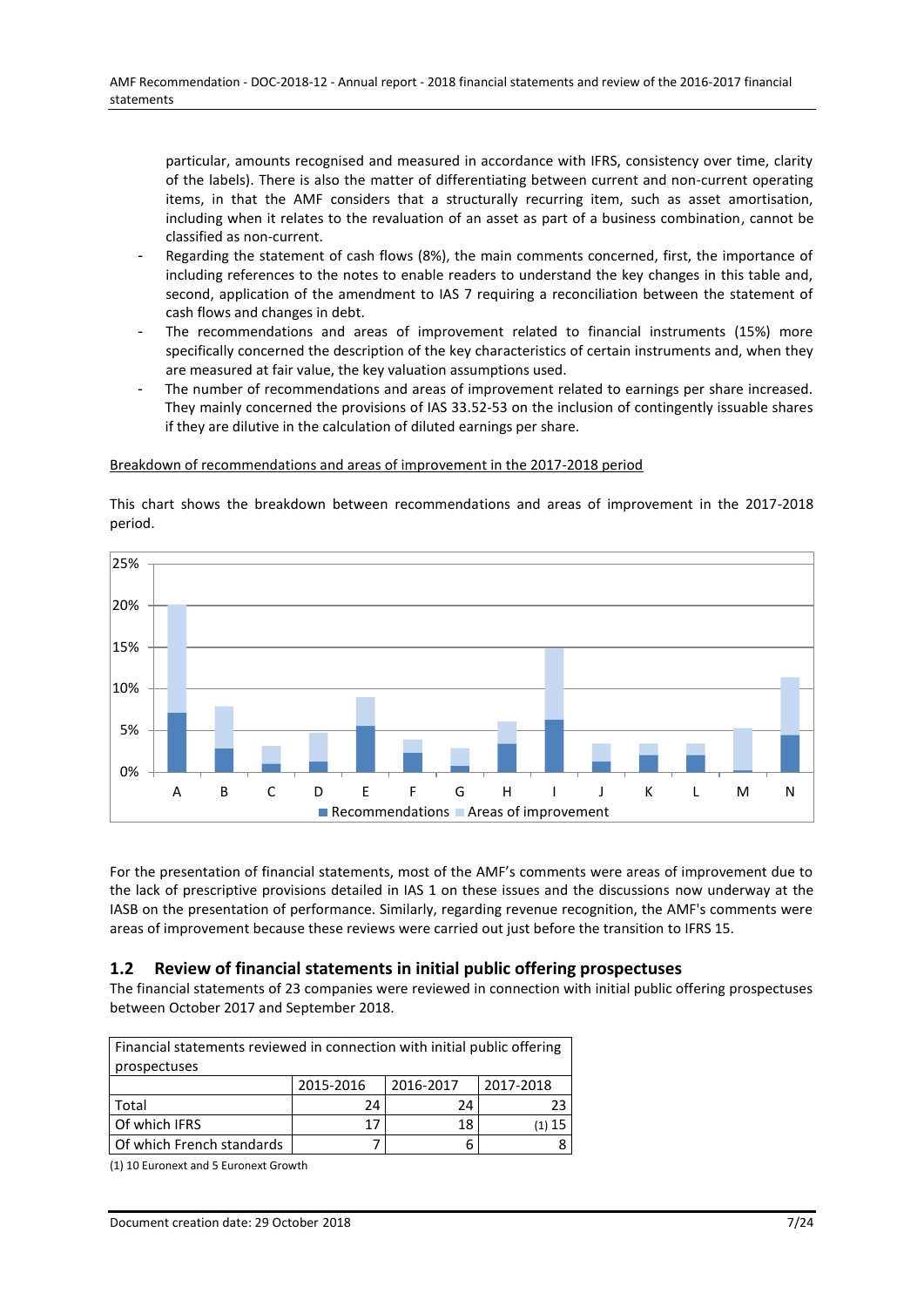These 23 reviews resulted in the following requests:

- 10 changes to financial statements before their publication.
- 4 new notes to be included in the financial statements in the prospectus.
- 18 supplements to the prospectus, relating to subjects referenced in the financial statements.
- 14 specific recommendations for future financial statements.

The main issues related to adding important information for the reader, such as disclosures on the significant impact of IFRS 15, the schedule for significant financial debt, and the treatment of research and development expenses.

The AMF cannot review the financial statements of initial public offering prospectuses until the financial statements have been approved the company's competent body (board of directors, management board) and the audit work has been finalised or nearly finalised. If the financial statements are amended in the course of the work on the prospectus, they must once again be approved by the competent body.

# <span id="page-7-0"></span>**1.3 Other prospectuses**

### <span id="page-7-1"></span>1.3.1 Pro forma information

The AMF also reviews the pro forma financial information presented in an information document for a merger/takeover or a prospectus for the issue of equity securities or bonds refinancing a major acquisition.

For the period analysed, the AMF reviewed eight information documents or prospectuses containing pro forma information.

Although, strictly speaking, these are not IFRS financial statements, this pro forma financial information is developed on the basis of IFRS principles, which will then be used in the issuer's consolidated financial statements. As such, the AMF pays particularly close attention to the accounting treatments applied to this information.

The AMF notes that the pro forma information cannot reflect transactions not directly related to the transactions that the issuer is currently restating in said pro forma information (restructurings, for example).

The AMF also draws companies' attention to the importance of presenting in the explanatory notes the assumptions used to classify financial debt as a consequence of any change of control clauses.

The AMF also notes that, pursuant to ESMA's questions and answers<sup>3</sup>, any issuer who would voluntarily like to provide pro forma information in a registration document or prospectus must also include a report from its statutory auditors on this information. This mainly occurs with bond prospectuses.

## <span id="page-7-2"></span>**1.4 Advance review of an accounting treatment, discussions with issuers**

In 2017, as in 2016, the AMF discussed accounting analyses with five companies in advance of the publication of their financial statements. The main issues addressed included the application of standards relating to consolidation (acquisition or loss of control), as well as the future application of IFRS 15.

The AMF also holds meetings in the first quarter of every year with a number of Compartment A companies. The main purpose of these meetings is to raise questions about structural accounting issues encountered during the period.

The AMF also met with several Compartment A companies in the fall of 2018 ahead of implementation of IFRS 16 in order to discuss the expected effects, the problems and major accounting policies applied, and the companies' draft financial disclosures on this subject.

<sup>3</sup> *ESMA - Questions and Answers – [Prospectuses \(28th updated version\)](https://www.esma.europa.eu/sites/default/files/library/esma31-62-780_qa_on_prospectus_related_topics.pdf)*

Document creation date: 29 October 2018 8/24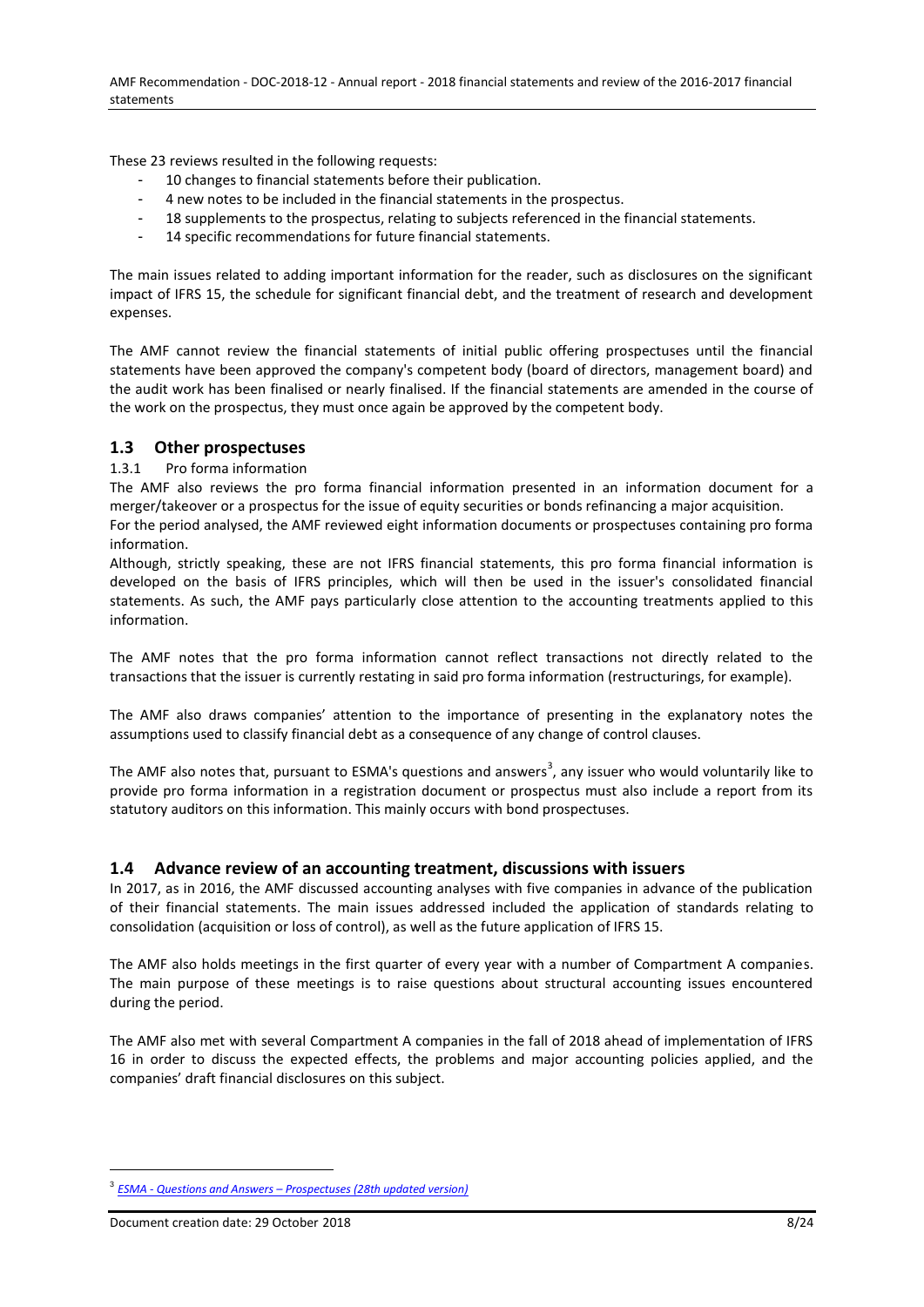AMF Recommendation - DOC-2018-12 - Annual report - 2018 financial statements and review of the 2016-2017 financial statements

# <span id="page-8-0"></span>**1.5 Specific topic: new statutory auditors' reports**

Apart from a few non-calendar year ends, the financial statements reviewed by the AMF during the period were the first financial statements for which statutory auditors had to implement the new requirements for reports introduced by the European Audit Regulation and Directive.

The format and content of the audit report on the consolidated financial statements and individual financial statements of all companies listed on a regulated market have changed, as this report must now include the key audit risks.

The audit committees of these same companies also have a new statutory auditors' report that sets out the results of the statutory audit, the scope of this audit, and information on the conditions under which this audit was conducted.

In the course of its reviews, the AMF learned about the main audit risks referenced in the report with respect to, among others, the key judgements and major sources of estimates disclosed by the company.

The AMF asked several companies for a copy of the statutory auditors' report to the audit committee, as permitted by law. Reading these reports helped clarify its understanding of the financial statements. The AMF will continue to request this report, whenever it believes it will be helpful to its reviews.

## <span id="page-8-1"></span>2. IMPORTANCE OF RELEVANT AND PROPORTIONATE INFORMATION

Against the backdrop of the implementation of major new standards, the question of the presentation, readability and relevance of financial statements remains an important topic for regulators, and for the AMF in particular.

The IASB continues to work to improve financial communication and financial statements with its *Better Communication in Financial Reporting* project. At the end of 2017, it published two documents that will be helpful to companies that wish to further their discussions on this subject: a Practice Statement on materiality*<sup>4</sup>* and case studies<sup>5</sup> describing real examples of actions that improve the readability of financial statements (e.g. notes that are more specific, more comparable, better formatted, etc.).

It is also important to continue to work on applying the materiality principle, in particular when implementing new standards, in order to raise questions about the non-material information to be deleted and the items that require more specific development.

In 2018, the AMF monitored application of its guide to the relevance, consistency and readability of the notes to financial statements<sup>6</sup> published in 2015 by the CAC 40 and Next 20 companies. It found that:

- 35% restructured their accounting policies to present the policy and the related financial data together;
- 20% took a more visual approach and included charts;
- 54% reorganised the notes to the financial statements to group issues together (e.g. note on WCR, general section on financing, etc.).

#### **Recommendation**

 $\overline{a}$ 

**The AMF welcomes the initiatives undertaken by a growing number of companies to improve the readability and relevance of their financial statements, and encourages companies to continue to discuss these topics, with the help of publications from the IASB and the AMF.** 

**To that end, the AMF stresses the consistency needed when determining the level of detail adopted for each subject, whether between the other financial disclosures and the financial statements or within the financial statements.**

**For example, a matter mentioned as a major event or a key judgement for the company in the financial statements or a company disclosure will naturally be addressed in greater detail in the notes from the** 

<sup>4</sup> *IASB - [Making Materiality Judgments:](https://www.ifrs.org/issued-standards/materiality-practice-statement/) [Practice Statement 2](https://www.ifrs.org/issued-standards/materiality-practice-statement/)*

<sup>5</sup> *IASB - [Better Communication in Financial Reporting](https://www.ifrs.org/-/media/project/disclosure-initative/better-communication-making-disclosures-more-meaningful.pdf?la=en)*

<sup>6</sup> *AMF - [guide to the relevance, consistency and readability of financial statements](https://www.amf-france.org/Publications/Guides/Professionnels?docId=workspace://SpacesStore/867e30e0-807f-437c-af31-ee2686d81c4e)*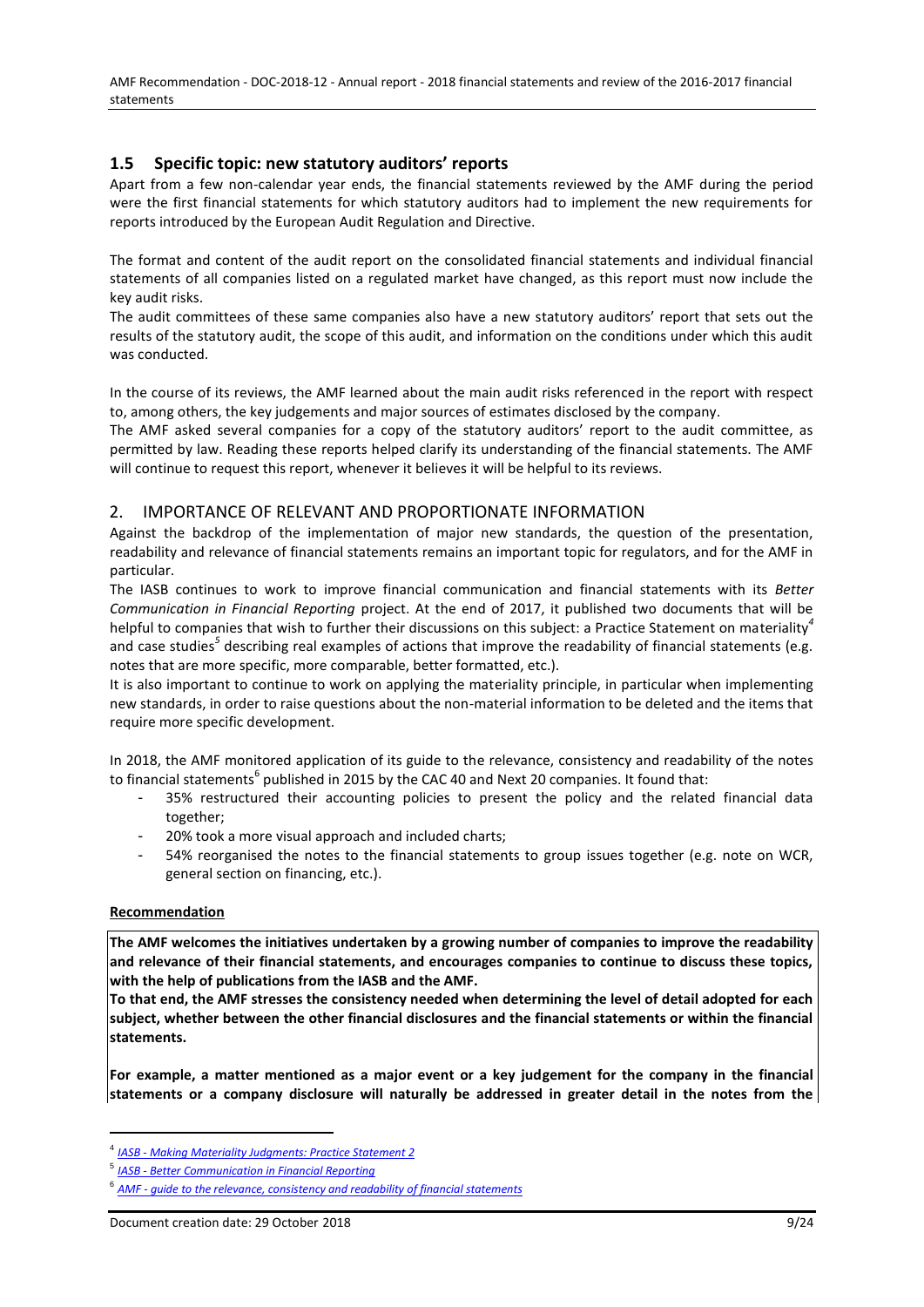**various necessary accounting perspectives (impact, sensitivity, analysis performed, etc.). Similarly, when a topic is specified as a key audit point in the statutory auditors' report and when it relates to financial statement figures or aggregates, it should have already been discussed specifically in the notes, for example under key judgements.**

# <span id="page-9-0"></span>3. IFRS 15 - REVENUE FROM CONTRACTS WITH CUSTOMERS

IFRS 15 – *Revenue from Contracts with Customers* is applicable to all financial years beginning on or after 1 January 2018.

Even for companies where the impact is non-existent or non-material during the transition, IFRS 15 changes or clarifies the basic concepts and principles of revenue recognition, the provisions to be followed when recognising costs related to performance obligations, and the disclosures made in the notes. It is therefore important that all companies adopt these new provisions and approaches.

# <span id="page-9-1"></span>**3.1 Transition disclosures**

Based on the information provided about the transition to IFRS 15 in the interim financial statements of CAC 40 companies<sup>7</sup> at 30 June 2018, the AMF's findings were as follows:

- 82% specified the transition method adopted (56% chose the full retrospective method);
- All the companies that chose the modified retrospective method and for which the impacts were material presented, as required by the standard, quantitative information for financial year 2018 calculated in accordance with the provisions of IAS 11 and IAS 18 (this information is key since it enables users to understand the standard's impact on trends given that comparative periods are not restated);
- Almost all of the companies in the sample that chose the full retrospective method presented an income statement and balance sheet reconciliation between the comparative data published and the data restated for IFRS 15. The others stated that the impact of the transition was not material;
- 21% stated that they were materially affected by IFRS 15 (telecom, aerospace, software and services sectors);
- 42% presented the quantitative impacts of IFRS 15 by explaining the changes by topic.

The AMF is pleased that the entire sample presented their transition methods and the information required when the modified retrospective method was used.

## **Recommendation**

**The AMF recommends presenting in the 2018 annual financial statements all of the specific information useful to readers regarding the transition to IFRS 15. As such, the AMF stresses the importance of:** 

**- breaking down the material impacts by topic (identification of distinct performance obligations, revenue recognition model, balance sheet reclassifications, etc.) and providing qualitative and quantitative information for each one;**

**- explaining in the notes why the impact is not material, for example, when other companies in the same sector have identified material impacts.**

*See ESMA ECEP, page 2, Application of IFRS 15, par. 2 & Identification and satisfaction of performance obligation par. 1*

# <span id="page-9-2"></span>**3.2 Specific aspects of the analysis**

The AMF has identified several areas of focus, notwithstanding other specific points to which companies that are materially affected will need to pay close attention (treatment of variable remuneration, timing of recognition of revenue recognised over time, costs of obtaining contracts, etc.).

<span id="page-9-3"></span>3.2.1 Identification of performance obligations and revenue recognition

IFRS 15.35 specifies that a performance obligation is satisfied and recognised over time if at least one of the three criteria set out in this paragraph is met. Criterion (c) states in particular that "the entity's performance

<sup>7</sup> *Excluding financial institutions and companies with a non-calendar year end that have not yet applied IFRS 15.*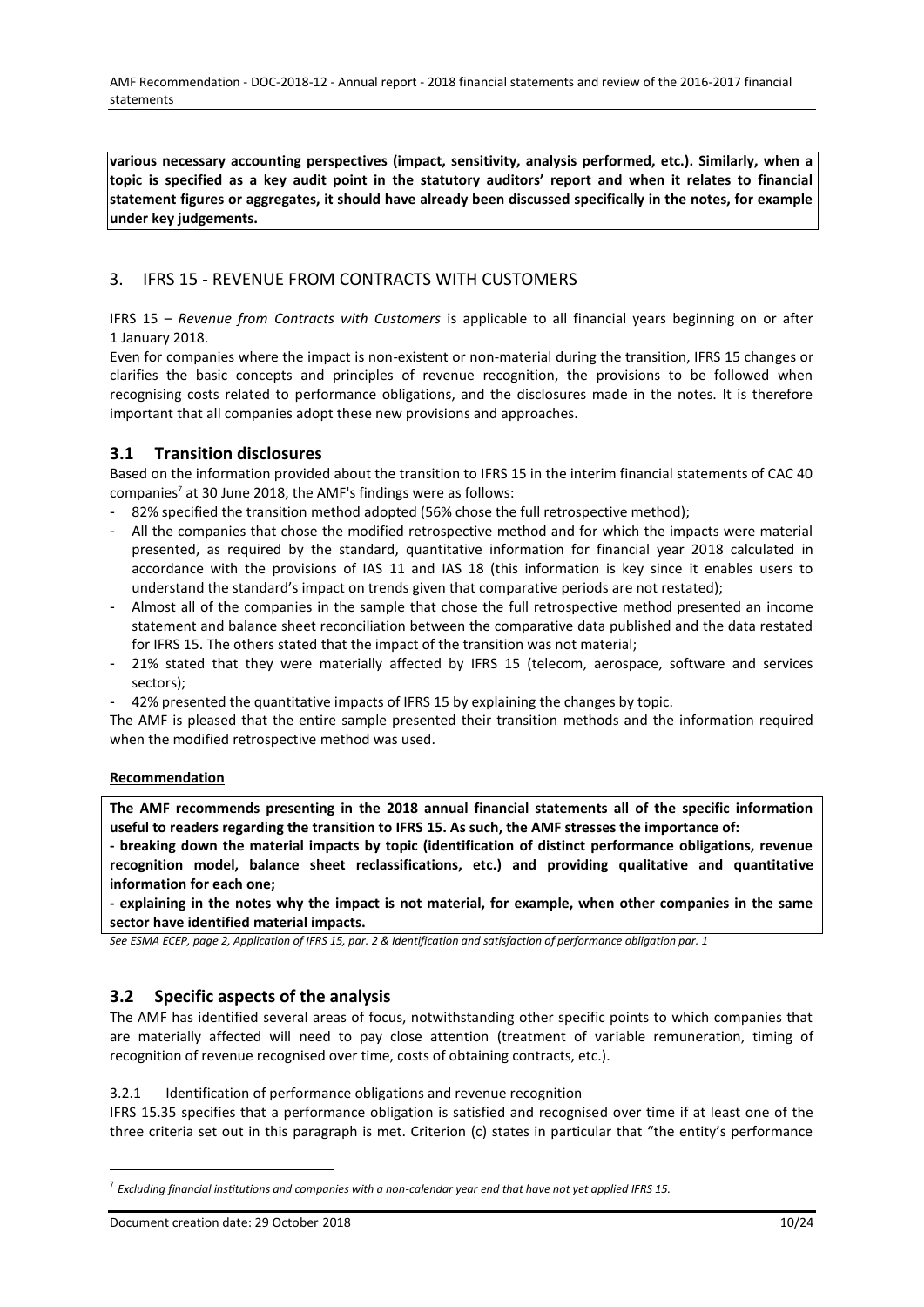does not create an asset with an alternative use to the entity and the entity has an enforceable right to payment for performance completed to date".

In March 2018, the IFRS IC published three specific decisions<sup>8</sup> on the identification of performance obligations (paragraphs 22 to 30 of the standard and the related Basis for Conclusions) and application of the paragraph 35 criteria (and of criterion (c) in particular). The AMF highlights the educational value of these IFRS IC decisions, which can help identify the questions to be asked and the reasoning to be followed when determining whether or not distinct performance obligations exist and how they are satisfied, even if these decisions address specific situations.

## <span id="page-10-0"></span>3.2.2 Allocation of the price to multiple performance obligations

When several performance obligations are identified in a contract, IFRS 15.76 requires that the transaction price of the contract be allocated among all performance obligations identified in proportion to their standalone selling prices (i.e. their price if they had been sold separately, IFRS 15.77). This analysis is particularly important when the timing of revenue recognition is significantly different for the different performance obligations.

### **Reminder**

**The AMF notes that if the stand-alone selling price of the different performance obligations identified in a contract is not directly observable, the company must estimate it to depict the amount of consideration to which it expects to be entitled in exchange for transferring the goods or services (IFRS 15.73). To do so, the company shall maximise the use of observable inputs for comparable goods (e.g. starting with observable prices and adjusting them to market conditions, type of customer, etc.) and apply estimation methods consistently in similar circumstances (IFRS 15.78 and BC269).**

*See ESMA ECEP, page 3, Application of IFRS 15, Allocation of transaction price to multiple performance obligations*

#### <span id="page-10-1"></span>3.2.3 Principal versus agent assessment

The general principle used to determine whether an entity is acting as an agent or a principal is based on the concept of control of the good or service before it is transferred to the customer (IFRS 15.B34A-B35). Paragraph B35A of the standard specifies the various items over which control may be obtained. Paragraph B37 provides a non-exhaustive list of the indicators to be analysed.

#### **Recommendation**

 $\overline{a}$ 

**To determine whether the company is acting as an agent or a principal for a significant good or service promised to a customer, the AMF stresses that the indicators in the standard are not exhaustive. In any case, it is important to ensure compliance with the general principle of IFRS 15, namely obtaining control of the good or service before it is transferred to the customer.** 

*See ESMA ECEP, page 3, Application of IFRS 15, Principal versus agent assessment*

# <span id="page-10-2"></span>**3.3 Information to be disclosed in the notes**

IFRS 15.110 requires that the information to be disclosed in the notes to the financial statements be presented in such a way as to enable readers to understand "the nature, amount, timing and uncertainty of revenue and cash flows arising from contracts with customers". It is also necessary to "aggregate or disaggregate disclosures so that useful information is not obscured by either the inclusion of a large amount of insignificant detail or the aggregation of items that have substantially different characteristics" (IFRS 15.111).

#### <span id="page-10-3"></span>3.3.1 Accounting policies, judgements and estimates

As IAS 11 and IAS 18 have minimal requirements for the information to be disclosed in the notes, revenue recognition principles have often not been sufficiently discussed in the financial statements. Based on the 2018

<sup>8</sup> *[IFRS IC Update, Revenue recognition in a real estate contract, March 2018](https://www.ifrs.org/news-and-events/updates/ifric-updates/march-2018/#8)*

*[IFRS IC Update, Revenue recognition in a real estate contract that includes the transfer of land, March 2018](https://www.ifrs.org/news-and-events/updates/ifric-updates/march-2018/#https://www.ifrs.org/news-and-events/updates/ifric-updates/march-2018/) [IFRS IC Update, Right to payment for performance completed to date, March 2018](https://www.ifrs.org/news-and-events/updates/ifric-updates/march-2018/#10)*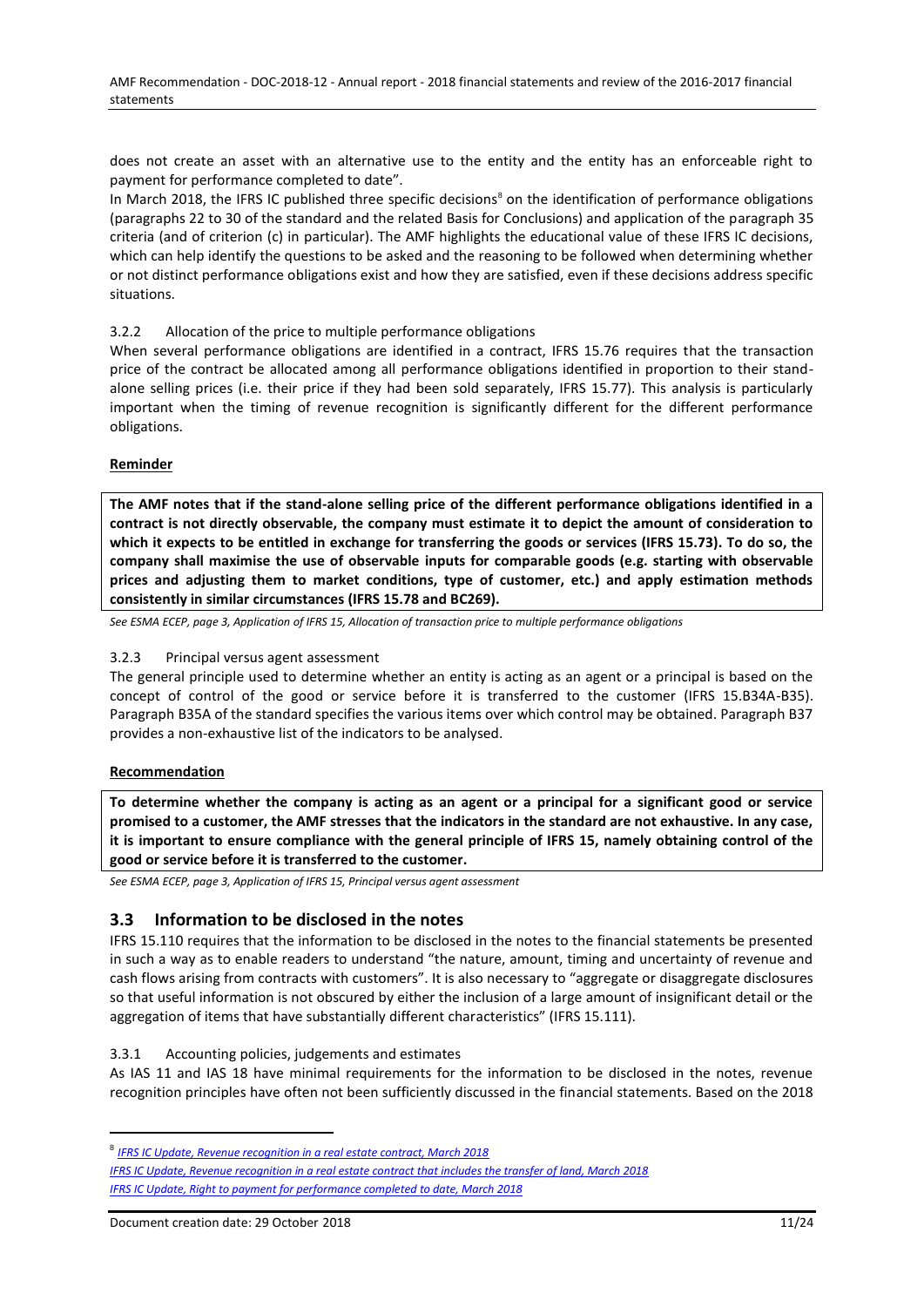interim financial statements, 67% of the companies in the sample updated their revenue recognition principles to reflect the specific nature of their activities.

#### **Recommendation**

**Even when the standard does not have a material impact, the AMF believes it is important to update the accounting policies to account for the new provisions of the standard, and to base this presentation on the specific characteristics of the company's activities and contracts and not on a general description of the new IFRS 15 principles.\***

**For example, in the case of a material contract comprising several performance obligations, it is helpful to specify the nature of each performance obligation (e.g. the sale of equipment or a maintenance service), the analysis justifying their distinct nature, and the related revenue recognition event, and not just to state that revenue is recognised when control is transferred.\***

**For contracts falling within the scope of IFRS 15, IAS 37 applies when determining the existence and amount of provisions for onerous contracts. It would be helpful to specify the method used to determine whether contracts are onerous (type of costs considered) pending completion of the IFRS IC's and IASB's work on the subject. <sup>9</sup>**

*\*See ESMA ECEP, page 2, Application of IFRS 15, par. 1, and page 4, Disclosure objectives of IFRS 15 and disclosures of significant judgements, par. 1 and 2*

Furthermore, on certain subjects, application of the standard requires the use of significant judgements.

#### **Reminder**

**The AMF highlights the importance of specifying the key judgements made, for example when determining the following: (i) the timing of satisfaction of performance obligations (event, percentage-of-completion method used in the case of a performance obligation satisfied over time); (ii) the transaction price (variable consideration, discounts, etc.); and (iii) the amounts allocated to the performance obligations identified (IFRS 15.123-126).**

#### **Recommendation**

**The AMF calls on companies to present significant key judgements in the notes. For example, when there is a material impact related to the classification of the company as an agent or a principal for the transfer of a good or service to the customer, the AMF recommends providing details on the analysis performed and its impact on the financial statements. Similarly, where significant judgements concern the determination and allocation of the price, companies should provide information on the methods, assumptions and inputs used for that purpose, in particular for the determination of the stand-alone selling price.** 

*See ESMA ECEP, pages 3 and 4, Application of IFRS 15, Disclosure objectives of IFRS 15 and disclosures of significant judgements*

This information to be disclosed in the notes could also be provided in connection with the analysis of whether or not warranties or significant maintenance phases are distinct; the way in which the costs incurred over the life of the contract are recognised, if their impacts are material (see Recommendations for the 2017 financial statements, section 2.3); and the treatment of payments made to a customer.

#### <span id="page-11-0"></span>3.3.2 Contract assets and contract liabilities

IFRS 15.105-109 describes the new presentation for balance sheet balances relating to contracts with customers by introducing the concepts of contract assets and contract liabilities.

#### **Recommendation**

 $\overline{a}$ 

**Where there are significant contract assets or contract liabilities, it is important, under IFRS 15.116-119, to present, by type, changes in these items during the period (cumulative adjustments to revenue due to** 

<sup>9</sup> *IFRS IC [Update, Costs considered in assessing whether a contract is onerous, March 2018](https://www.ifrs.org/news-and-events/updates/ifric-updates/march-2018/#2)*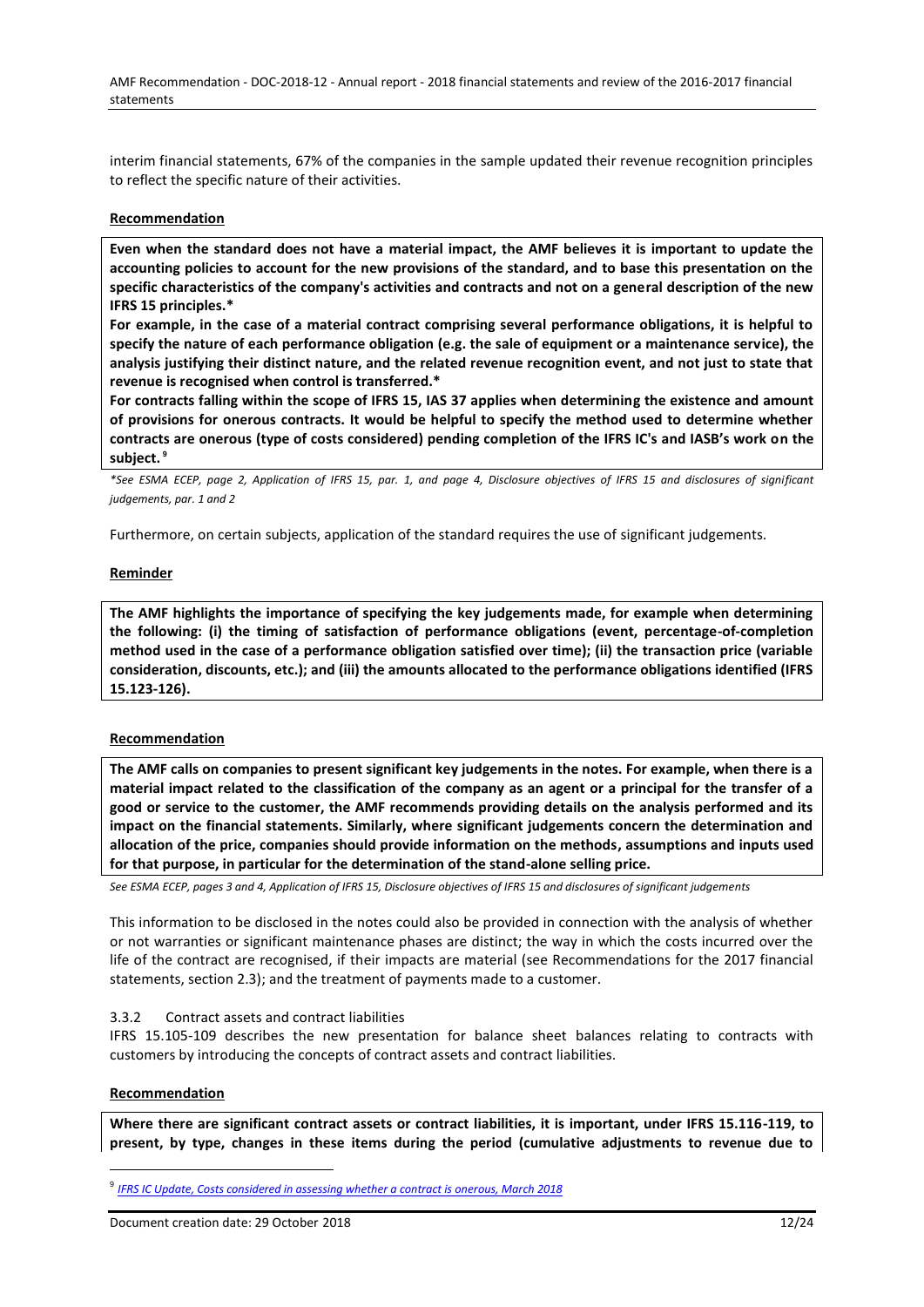**changes in the measure of progress, a change in an estimate of the transaction price, etc.) and to supplement this information with explanations about the composition and its main changes (relating, for example, to the payment terms depending on the company's activities).** 

*See ESMA ECEP, page 3, Application of IFRS 15, Presentation of contract assets and liabilities upon transition* 

#### <span id="page-12-0"></span>3.3.3 Disaggregation of revenue

IFRS 15.114 requires that companies present a disaggregation of revenue by category to show how the nature, amount, timing and uncertainty of revenue and cash flows are affected by economic factors. IFRS 15.115 requires an explanation of the relationship between this disaggregation and the revenue information provided in the segment information.

As this information is required in interim financial statements under IAS 34.16A(l), the AMF's review showed that almost all of the companies in the sample provided a disaggregation of revenue but that this information most frequently corresponded to IFRS 8 segment information (already provided previously), to which a specific reference is made. Within the sample, 36% of companies provided another disaggregation of revenue and presented a disaggregation by type of product or service, by timing of revenue recognition or by nature of the performance.

#### **Recommendation**

**The AMF underscores the importance of taking into consideration the principles and examples provided in IFRS 15.B88-B89 when determining the appropriate revenue disaggregation categories, so that readers can understand the main revenue drivers.** 

**The AMF highlights the importance, when determining the level of disaggregation to be provided, of considering the information provided in the segment information as well as the presentation of activities included in other financial communication documents, including the registration document, where applicable.**

**This could entail a more detailed disaggregation than required by IFRS 8 and, where applicable, a fine-tuning of the information provided at 30 June 2018.**

*See ESMA ECEP, page 3, Application of IFRS 15, Disaggregation of revenue*

#### <span id="page-12-1"></span>3.3.4 Transaction price allocated to the remaining performance obligations

IFRS 15.120 requires that a schedule be provided highlighting the expected recognition period for revenue derived from the remaining performance obligations on existing contracts. This requirement concerns all contracts that have an original expected duration of more than one year, with the exception of revenue recognised under paragraph B16.

Some companies already include a backlog indicator in their financial disclosures. However, the calculation methodology may differ from what is required by IFRS 15 (contracts considered, amounts, etc.). Furthermore, some companies that had not previously provided this information will now be subject to this requirement.

#### **Recommendation**

**IFRS 15.122 and example 42 require that a qualitative explanation be provided along with the quantitative information on transaction prices allocated to the remaining performance obligations in order to clearly indicate the significant consideration not presented in the schedule (certain variable components, for example).\***

**It is also important to provide an explanation for the significant changes and items presented in this schedule and the key calculation assumptions used (e.g. contracts and durations selected, variable consideration amounts and schedule).**

**For companies that already present a backlog, it would also be helpful to explain the main differences between this indicator and the information required by IFRS 15.120.**

*\* See ESMA ECEP, pages 3 and 4, Application of IFRS 15, Disclosure objectives of IFRS 15 and disclosure of significant judgements, par. 1*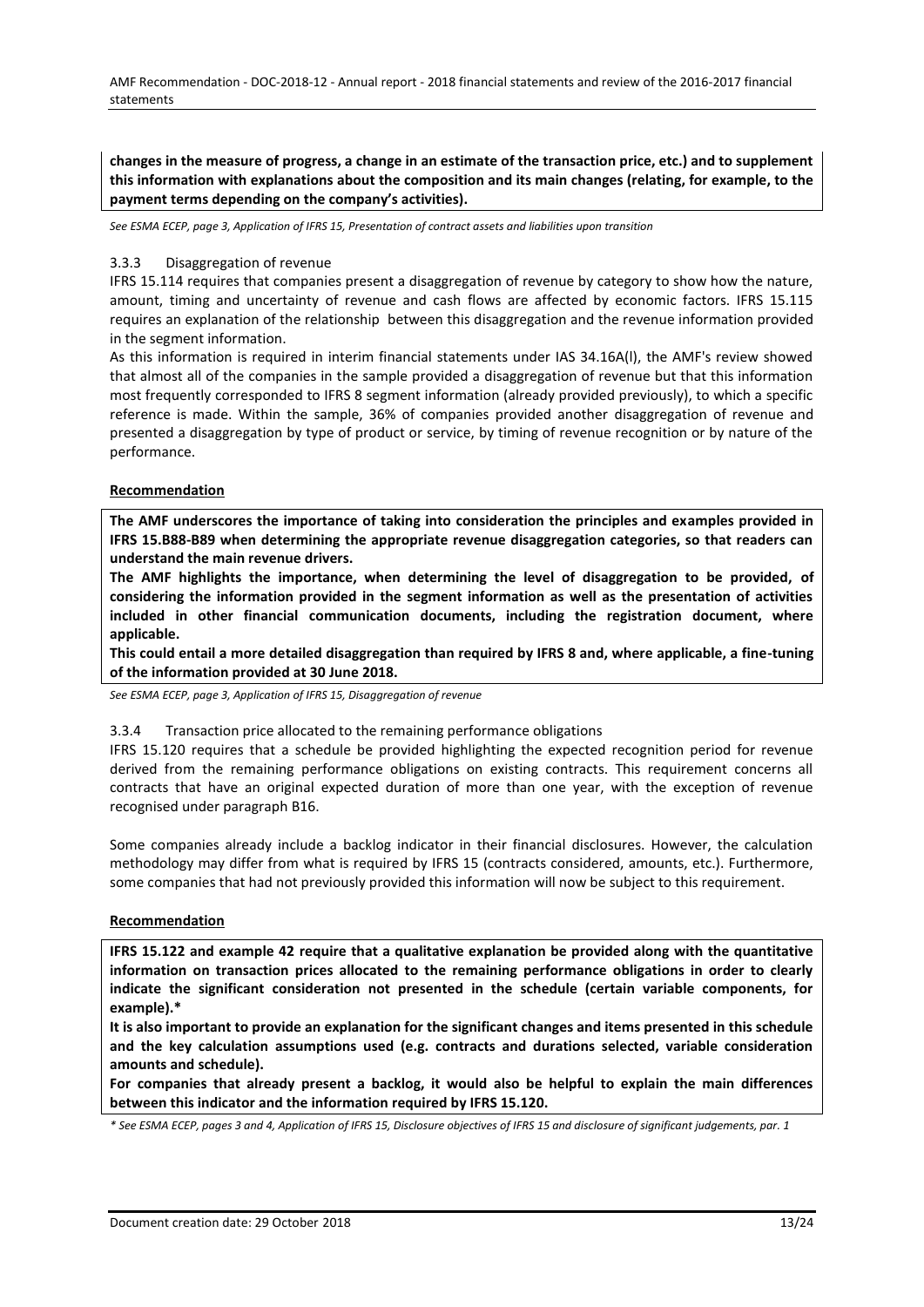AMF Recommendation - DOC-2018-12 - Annual report - 2018 financial statements and review of the 2016-2017 financial statements

## <span id="page-13-0"></span>4. IFRS 9 – FINANCIAL INSTRUMENTS

The AMF has identified certain areas of focus but companies that are materially affected will need to pay close attention to other topics as well (analysis of the business model for the classification of financial assets, treatment of purchased or originated credit-impaired financial assets, etc.).

# <span id="page-13-1"></span>**4.1 Transition disclosures**

IFRS 7 – *Financial Instruments: Disclosures*, amended by IFRS 9, requires a set of disclosures with regard to initial application of IFRS 9 (IFRS 7.42I to 42S) for all companies, although financial institutions are the most affected.

### **Reminder**

**In the event of a liability modification that does not result in derecognition, under IFRS 9.B5.4.6, the company recalculates the amortised cost of the modified liability by discounting the revised contractual cash flows at the original effective interest rate and recognises the difference versus the previous amortised cost in profit or loss. The impact of retrospective application of this accounting treatment must be recognised in opening equity.**

**IFRS 9 is applied retrospectively (IFRS 9.6.5.15) for the methods used to account for the time value of an option when this option is viewed as a hedging cost.** 

#### **Recommendation**

**The AMF notes the importance of updating the accounting policies (e.g. measurement of expected losses on receivables including trade and lease receivables, application of hedging provisions, use of practical expedients).\***

**The impacts of initial application of IFRS 9 on liability modifications, where significant, should also be presented and detailed separately.**

*\* See ESMA ECEP, page 4, Application of IFRS 9, par. 2*

Based on the information provided on initial application of IFRS 9 by a sample of ten European banks (including four French banks) in their interim financial statements at 30 June 2018, the AMF notes that:

- All the banks chose not to restate their comparative information at 31 December 2017;
- The reclassifications between categories of financial assets and liabilities as well as the reconciliations between impairment amounts calculated in accordance with IAS 39 and the opening balance sheet amounts under IFRS 9 were generally presented for each balance sheet aggregate. However, the levels of detail and of explanation about the changes varied more widely.

#### **Recommendation**

**Mainly for financial institutions:**

**The AMF highlights the importance, with respect to the transition, of providing detailed information on the reconciliation between IAS 39 and IFRS 9 impairments for each class of financial instruments.**

**The AMF also stresses the importance of specifically and non-generically supplementing the reconciliations (reclassifications and impairments) with narrative explanations of the main changes.**

**It would be appropriate, for example, to link the new IFRS 9 classification categories to the main types of financial instruments or portfolios carried on the balance sheet.**

*See ESMA ECEP, page 4, Application of IFRS 9, par. 1*

## <span id="page-13-2"></span>**4.2 New disclosures in the notes in relation to hedging transactions**

Under IFRS 7.21A-24F, entities must present new information about their risk management strategy and the effects of hedging transactions on future cash flows (amount, timing and variability), as well as about their performance and balance sheet. Under IFRS 7.22A *et seq.*, this information about hedged items and hedging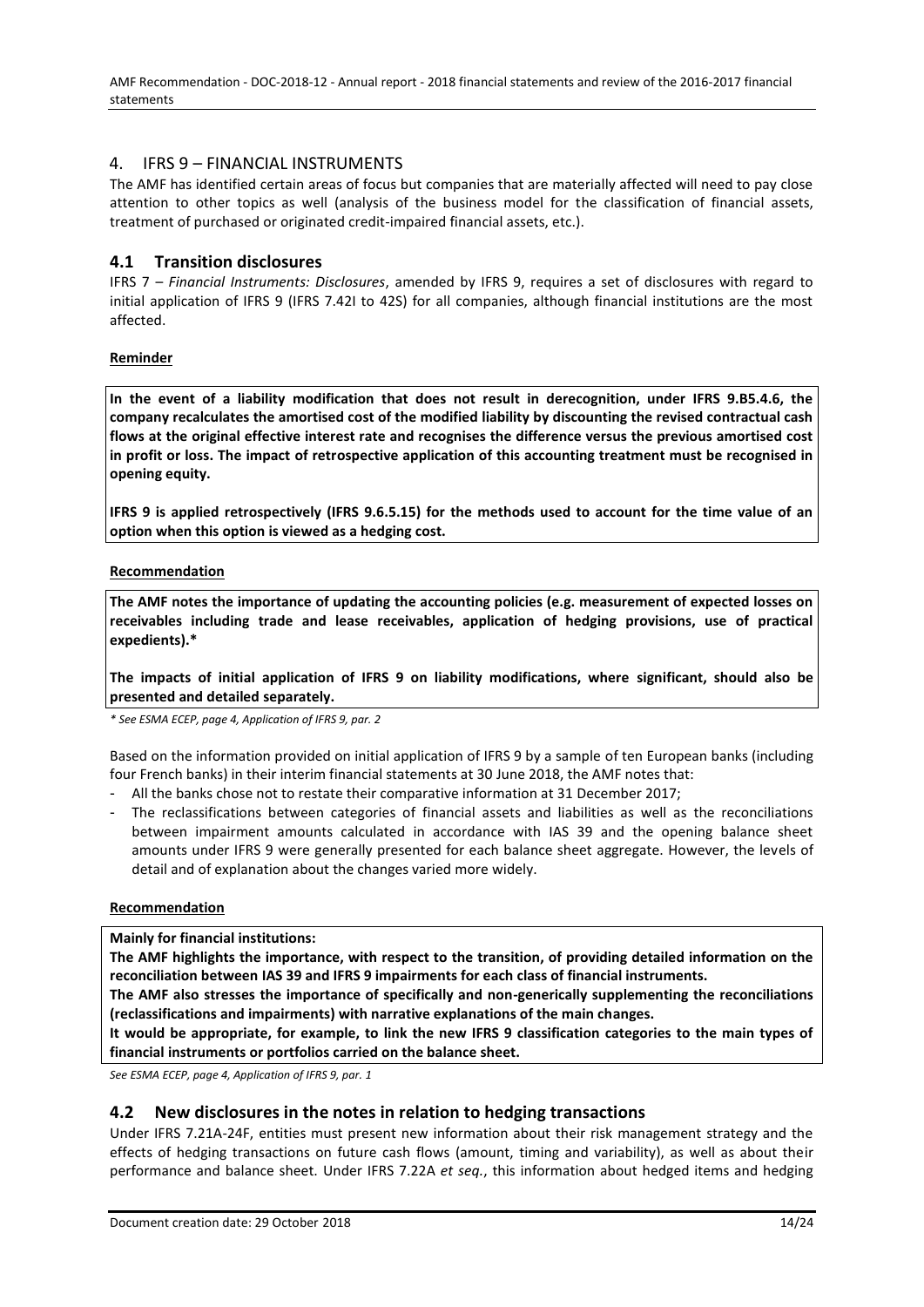instruments (including notional amounts), their impacts and their relationships with the relevant financial statement line items must be presented for each category of risk being hedged (interest rate risk, currency risk, commodity risk, etc.). The IFRS 7.IG13A-E examples suggest a tabular format.

### **Reminder**

**All companies that have significant hedging transactions will have to provide the new disclosures required by IFRS 7 on hedging transactions in their notes, including when they continue to apply the provisions of IAS 39 (as permitted under IFRS 9) or when the impacts related to application of the provisions of IFRS 9 in relation to hedge accounting are limited. These disclosures should be proportionate to the scope of the strategy and of the hedging activities undertaken.**

*See ESMA ECEP, page 5, Application of IFRS 9, Hedge accounting*

## <span id="page-14-0"></span>**4.3 IFRS 9 impairment model**

The implementation of the new impairment model based on expected losses introduces a significant number of judgements and estimates, and entails the use of calculation models that are often complex. As such, both the assumptions adopted and the specific inputs and models used are factors that affect the variability of the impairments recognised.

## <span id="page-14-1"></span>4.3.1 Significant change in credit risk

The concept of significant increase in credit risk is critical to determining the amount of impairment recognised (12-month expected losses versus lifetime expected losses). IFRS 9.5.5.4 specifies that the assessment of this concept is based on reasonable and supportable information. IFRS 7.35F(a) and 35G(a)(ii) require that companies describe in their financial statements how they determined the significant increase in credit risk. In the financial statements at 30 June 2018 of the European sample analysed, almost all the institutions described the criteria used to assess the increase in credit risk from a mainly qualitative perspective (forbearance, for example). The methods used to assess the reversal of a significant increase in credit risk were more rarely provided and, most often, were presented generically (40% of companies).

#### **Recommendation**

#### **Mainly for financial institutions:**

**The AMF recommends that entities present in the notes, in addition to the qualitative criteria considered when assessing a significant increase in credit risk, certain quantitative information such as the indicators (probability of default, rating) and methods used to set any thresholds.** 

**The AMF also recommends that entities present the specific criteria used to assess a reversal of a significant increase in credit risk (shift from lifetime losses to 12-month losses) and specify, in particular, the length of the probation period used, where applicable.** 

**IFRS 9.B5.5.1 and example 5 state that a significant increase in credit risk can, in some cases, be assessed at portfolio level. Where applicable, it would be helpful to indicate the approach adopted.** 

*See ESMA ECEP, page 6, Application of IFRS 9 – Specific considerations related to application of IFRS 9 for credit institutions – Significant increase in credit risk*

## <span id="page-14-2"></span>4.3.2 Incorporating forward-looking information into the determination of lifetime expected losses

Under IFRS 7.35G(a)(i) and 35G(b), the key inputs and assumptions used to calculate expected losses, as well as the approach adopted when incorporating forward-looking information into this calculation, as provided for in IFRS 9.5.5.4, should be presented in the financial statements. The European sample provided various levels of disclosure in the interim financial statements with respect to this forward-looking information: while almost all of the banks indicated the number of scenarios used in the macroeconomic assumption projections, less than half specified how these scenarios were weighted and the nature and quantification of the assumptions. Within the sample, 20% of companies presented these assumptions by scenario and by geographic region.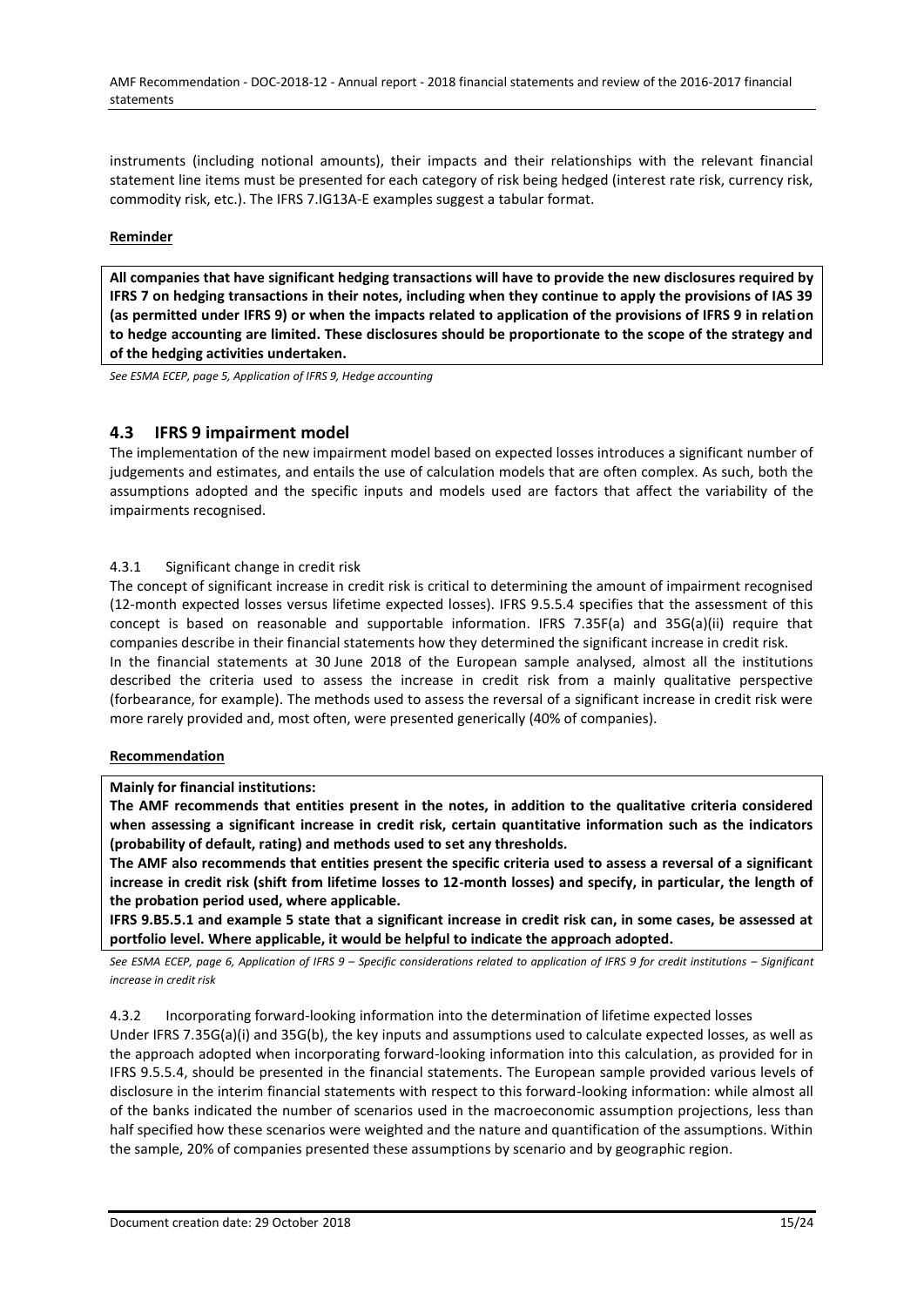### **Recommendation**

## **Mainly for financial institutions:**

**The AMF calls on companies, when determining expected losses, to specify in the notes the nature of the macroeconomic information used by quantifying the most significant assumptions and explaining how this information was incorporated (e.g. the weighting of the assumptions).** 

*See ESMA ECEP, page 6, Application of IFRS 9 – Specific considerations related to application of IFRS 9 for credit institutions – Incorporating forward looking information into ECL models*

#### <span id="page-15-0"></span>4.3.3 Disclosure of reconciliations from opening to closing balances

Pursuant to IFRS 7.35H-I, entities must present in the notes a reconciliation of the impairment amount between the opening and closing dates of the financial statements, by significant class of financial instrument, and explain how changes in the gross amount of financial assets during the period contributed to these changes.

Less than half of our European sample presented these statements of changes in impairment and gross amount. The level of detail provided in this respect varied, for both the types of changes presented and the approach used to analyse the instruments (e.g. by IFRS 9 asset category, by geographic region).

#### **Recommendation**

#### **Mainly for financial institutions:**

**To enable users of financial statements to understand the factors that gave rise to changes in impairments during the financial year, the AMF highlights the importance of detailing the material sources of variations and of supplementing the quantitative information with specific narrative explanations by class of financial instrument.** 

**For example, if the flows are significant, the AMF believes the amount of transfers from the "12-month expected loss" category to the "lifetime expected loss" category and vice versa should be disclosed separately. It is also important to disclose, for the gross amounts of assets, in addition to the impacts of new instruments and impacts related to transfers between categories, a breakdown of other significant changes (repayments, write-offs, currency effects, etc.).** 

*See ESMA ECEP, pages 6 and 7, Application of IFRS 9 – Specific considerations related to application of IFRS 9 for credit institutions – Reconciliations*

## <span id="page-15-1"></span>**4.4 Classification and measurement of financial assets**

IFRS 9 requires that two conditions be met for a financial asset to be measured at amortised cost (IFRS 9.4.1.2) or at fair value through other comprehensive income (IFRS 9.4.1.2A). While the assessment of the first condition relating to the business model is not based on an instrument-by-instrument approach (IFRS 9.B4.1.2), the analysis of the second condition relating to whether the contractual characteristics represent solely payments of principal and interest must be conducted on a case-by-case basis.

#### **Recommendation**

#### **Mainly for financial institutions:**

**The AMF highlights that the analysis of the contractual characteristics of a financial asset when determining its classification according to IFRS 9 sometimes requires significant judgements.**

**For example, when the financial assets analysed are non-recourse (e.g. a loan where the lender is paid and repaid only with cash flows generated by the asset that is the subject of the loan), an analysis based on the underlying assets or cash flows (IFRS 9.B4.1.17) is needed to determine whether the payments received represent solely compensation for the passage of time and the credit risk borne.** 

**The AMF recommends, when the use of judgement is material to determining the classification of significant instruments, that entities disclose in the notes the analysis performed and the judgements implemented, specifying the criteria considered and the type of product or activity in question.**

See ESMA ECEP, page 7, Application of IFRS 9 - Specific considerations related to application of IFRS 9 for credit institutions - Solely *Payments of Principal and Interest test*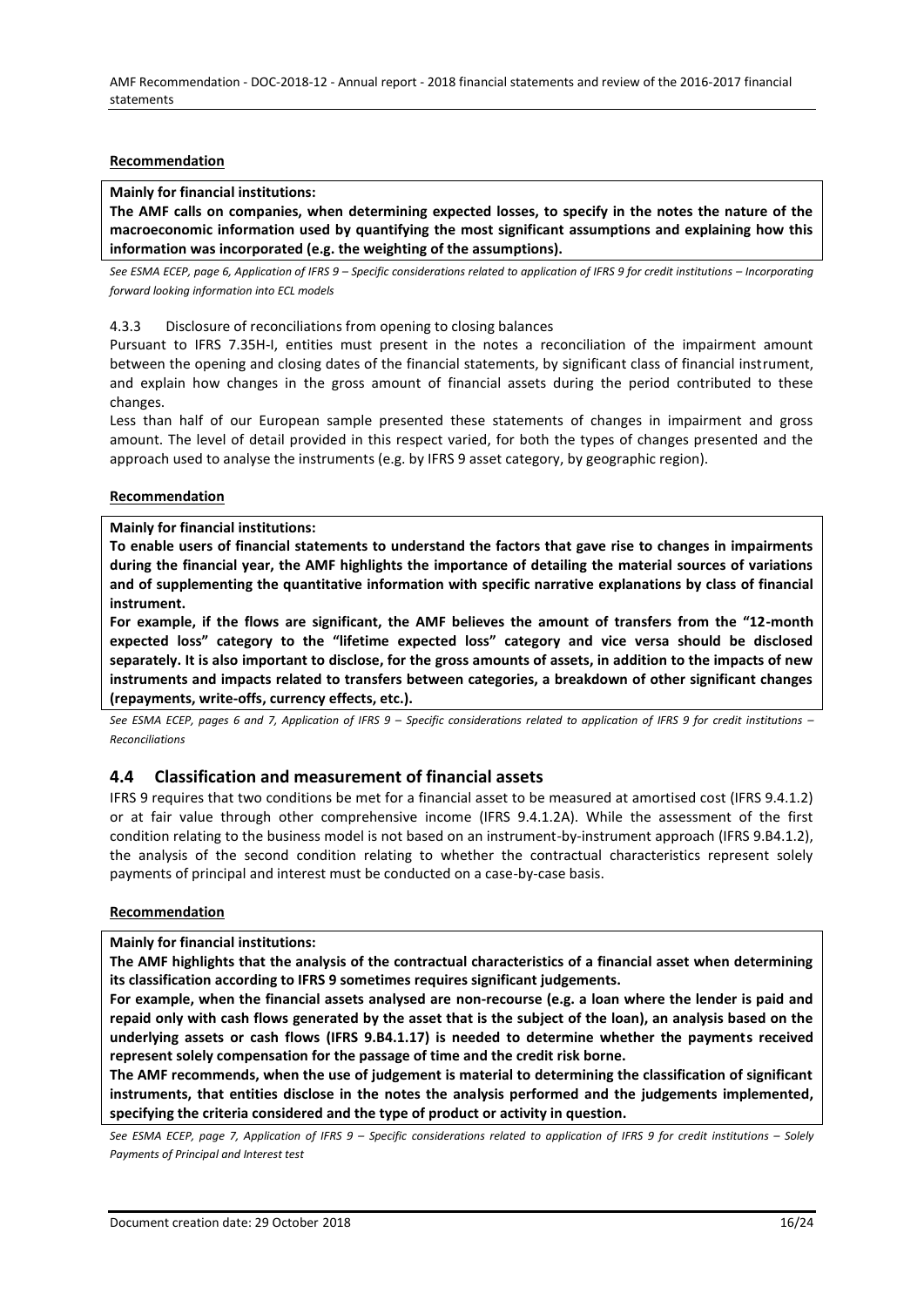AMF Recommendation - DOC-2018-12 - Annual report - 2018 financial statements and review of the 2016-2017 financial statements

# <span id="page-16-0"></span>**4.5 Specific considerations for insurance activities**

The amendment to IFRS 4 – *Insurance Contracts*, published by the IASB in September 2016 and approved by the European Union in November 2017, allows companies whose activities are predominately connected with insurance to defer the application of IFRS 9 to 1 January 2021. This amendment to IFRS 4 also allows entities to apply IFRS 9 while recognising some of the changes in fair value of certain financial instruments in other comprehensive income (known as the overlay approach).

The European Commission has also authorised financial conglomerates to use this option provided they meet certain conditions.

As stated in the recommendations for the 2017 financial statements, it is important for companies that have chosen to defer application of IFRS 9 to provide the information required by IFRS 4.39B-J to enable readers to understand how the criteria (established by the standard or the European Commission) are met and to compare the insurance companies that apply the exemption with those that apply IFRS 9. The AMF also highlights that other disclosures are required in the notes, in particular under IFRS 4.39E(a) in relation to the classification and measurement of certain financial assets in accordance with IFRS 9 principles.

## <span id="page-16-1"></span>**4.6 Presentation of interest revenue on the income statement**

IAS 1.82(a) was amended in connection with the implementation of IFRS 9 and requires that entities present the amount of interest revenue calculated using the effective interest method on a separate line of the income statement.

IFRS 7.20(b) also requires that entities present, in the income statement or the notes, interest revenue and expense arising from these assets as well as from liabilities that are not measured at fair value through profit or loss.

### **Reminder**

**The AMF notes the March 2018 decision by the IFRS IC<sup>10</sup> stressing that interest revenue calculated using the effective interest method and related to financial assets recognised at fair value through other comprehensive income or at amortised cost should be presented on a separate line (IAS 1.82(a)).**

**Companies that wish to do so can present other material interest revenue on another separate line pursuant to IAS 1.97.**

**IAS 1.82(ba) also requires that impairment losses on financial instruments (including reversals of impairment losses) be presented on a separate line of the income statement.**

*See ESMA ECEP, page 45, Application of IFRS 9 – Presentation of interest revenue*

Regarding the presentation of financial statements, before the IFRS IC published its decision the ANC (*Autorité des normes comptables*, France's accounting standards authority) updated its recommendation on the format for presenting banks' consolidated financial statements, in the context of the entry into force of IFRS 9 (ANC Recommendation  $2017-02^{11}$ ).

## <span id="page-16-2"></span>5. IFRS 16 – LEASES

IFRS 16 – *Leases*, which replaces IAS 17 and the related interpretations, will enter into force on 1 January 2019 with early application permitted. It sets out a single principle for the recognition of leases for lessees with the recognition of an asset and a liability for most leases and no longer just for finance leases.

In addition to the points discussed below, the AMF notes that companies that are materially affected will need to pay very close attention to other topics (treatment of leasehold rights, of the property tax refunded to the lessor, of non-recoverable VAT, etc.).

**IFRS IC [Update, Presentation of interest revenue for particular financial instruments, March 2018](https://www.ifrs.org/news-and-events/updates/ifric-updates/march-2018/#7)** 

<sup>11</sup> *ANC - [Recommendation no.](http://www.anc.gouv.fr/files/live/sites/anc/files/contributed/ANC/1.%20Normes%20françaises/Recommandations/RECO2017/Recommantation_%202017-02.pdf) 2017-02*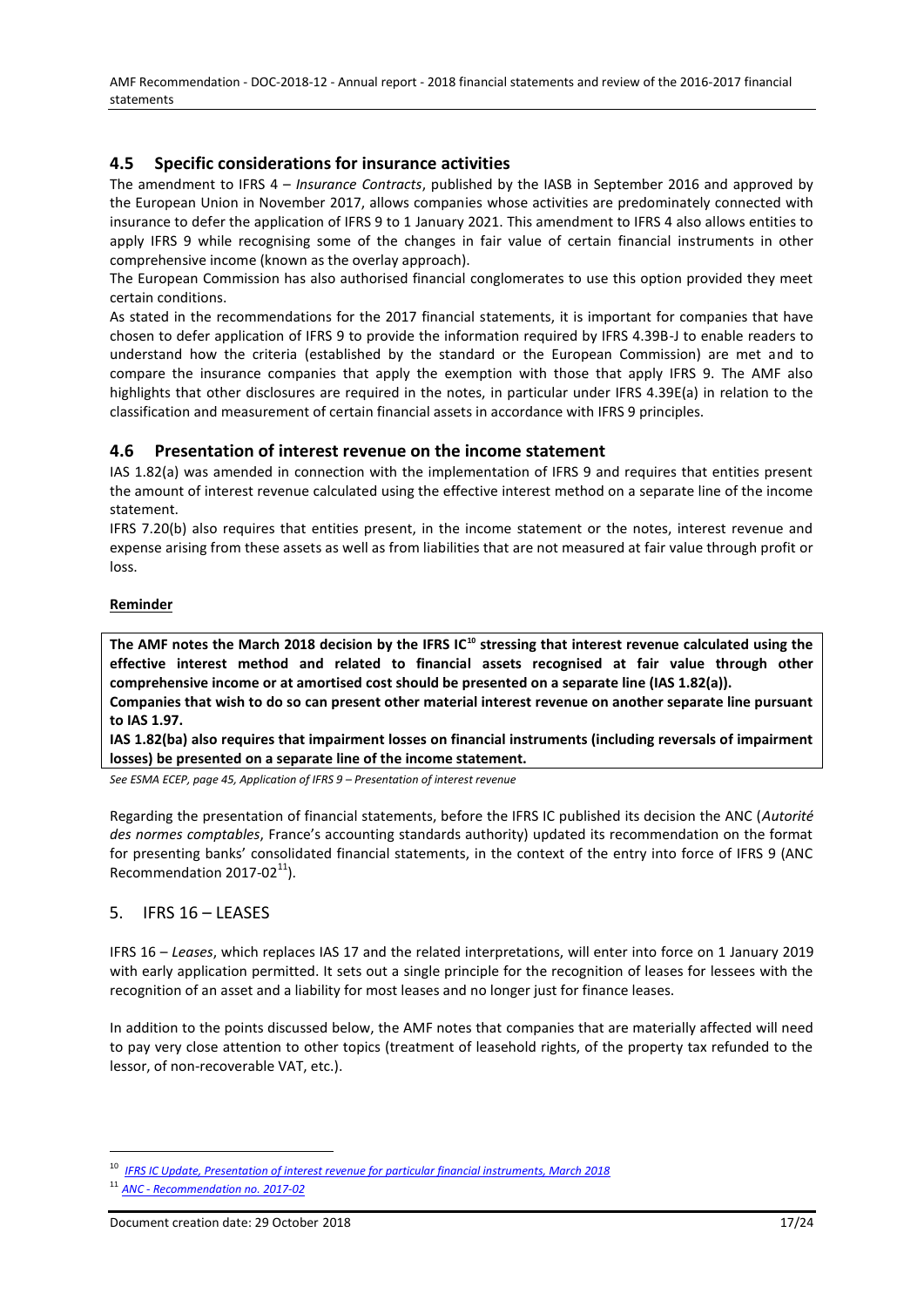# **5.1 Specific aspects of the analysis**

#### <span id="page-17-0"></span>5.1.1 Determination of the lease term

The term of a lease is defined as the non-cancellable period during which the lessee has the right to use the underlying asset, together with the periods covered by (i) an option to extend the lease if the lessee is reasonably certain to exercise that option; and (ii) an option to terminate the lease if the lessee is reasonably certain not to exercise that option (IFRS 16.18).

The standard specifies that a lease is no longer enforceable when the lessee and lessor each has the right to terminate the lease without permission from the other party with no more than an insignificant penalty (IFRS 16.B34). Nevertheless, the standard provides no details on how to assess the insignificance of the penalty. To assess whether or not a lessee is reasonably certain to exercise an option within the enforceable period of the lease, paragraph B37 also states that the company must determine whether the lessee has an economic incentive to exercise this option and, to that end, lists examples of factors to consider.

#### **Recommendation**

**The AMF notes the importance of considering, when determining the enforceable period of a lease, all of the contractual provisions and the applicable legislative framework (i.e. local conditions).\***

**Entities need to ensure the appropriateness of the assumptions used to estimate whether the lessee is reasonably certain to exercise the extension options and not exercise the termination options in the context of, among others, the group's strategy for the use of these assets. They also need, where applicable, to ensure consistency with the analysis performed for other related estimates, such as the depreciation period for the related tangible assets.**

*\* See ESMA ECEP, page 8, Disclosure related to the expected impact of implementation of IFRS 16, par. 3*

In February 2018, the ANC posted on its website a statement of conclusions on the application of IFRS 16 to commercial leases in France<sup>12</sup> (known as  $3/6/9$  leases). The ANC concluded that the period during which a contract is enforceable will generally be nine years, leaving open the possibility of considering a different term in specific cases.

The analysis and term adopted must be duly justified.

#### <span id="page-17-1"></span>5.1.2 Discount rate

The lease liability is initially recognised at the present value of the remaining lease payments. The discount rate to be used in the initial measurement is either the interest rate implicit in the lease<sup>13</sup> or, if this rate is not readily determined, as is the case for property leases, the lessee's incremental borrowing rate<sup>14</sup>.

#### **Recommendation**

 $\overline{a}$ 

**For this key assumption in measuring a lease liability, the AMF calls on companies to be vigilant in their analysis of the rate used by the lessee to discount the rent liability: the rate implicit in the lease must be "readily determined", while a combination of appropriate lessee-specific factors and data must be considered when determining the incremental borrowing rate.**

# <span id="page-17-2"></span>**5.2 Deferred taxes and IAS 12 exemption**

Recognition of deferred tax on initial recognition of a right of use and of a lease liability by the lessee on the transition date is being discussed at the IFRS IC level: the question is whether or not it is possible to apply the initial recognition exemption for deferred taxes set out in IAS 12.15 and 24. This issue is still under discussion and, according to the IFRS IC, the initial recognition of deferred tax helps maintain the relevance of the effective tax rate.

<sup>12</sup> *[ANC:](http://www.anc.gouv.fr/files/live/sites/anc/files/contributed/ANC/2.%20Normes%20internationales/NI%202018/Relevé-de-conclusions_Baux%20commerciaux%20français_fév2018.pdf) [Statement of conclusions on French commercial property leases](http://www.anc.gouv.fr/files/live/sites/anc/files/contributed/ANC/2.%20Normes%20internationales/NI%202018/Relevé-de-conclusions_Baux%20commerciaux%20français_fév2018.pdf)*

 $13$  "The rate of interest that causes the present value of (a) the lease payments and (b) the unguaranteed residual value to equal the sum of (i) the fair value of the underlying asset and (ii) any initial direct costs of the lessor".

 $14$  "The rate of interest that a lessee would have to pay to borrow over a similar term, and with a similar security, the funds necessary to obtain an asset of a similar value to the right-of-use asset in a similar economic environment". »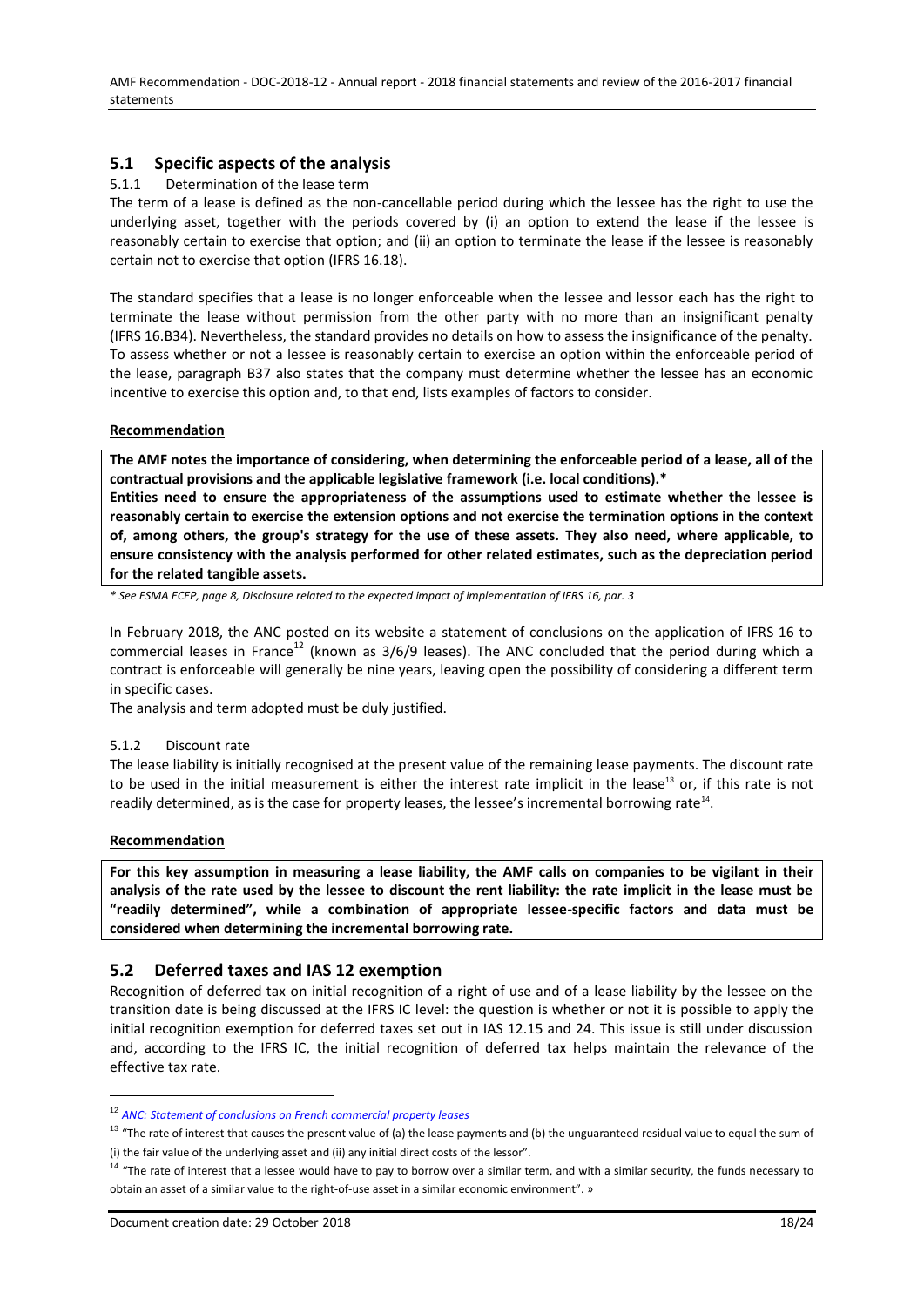### **Recommendation**

**As the standard is not clear on whether deferred tax needs to be recognised on initial recognition of a right of use and a lease liability when implementing IFRS 16, for now the accounting method selected should be specified in the financial statements if the company is materially affected.**

**For companies that do not currently recognise deferred tax in this respect, any change in accounting method made voluntarily will be retrospective, including for finance leases under IAS 17 (see IAS 8.14(b)).** 

# <span id="page-18-0"></span>**5.3 Transition disclosures**

### <span id="page-18-1"></span>5.3.1 Information to be disclosed to the market

In its recommendations for the 2017 financial statements, the AMF encouraged companies to take a gradual approach to providing more specific disclosures to the market on implementation of IFRS 16.

The AMF reviewed the information provided on implementation of IFRS 16 in the 2017 financial statements and 2018 interim financial statements of 65 companies including those in the CAC 40 and NEXT 20. It found that:

- Almost all of the companies provided more specific disclosures in the interim financial statements.
- 65% did not provide information on which transition method they expect to apply, and 6% plan to apply the full retrospective method.
- 18% expect to be materially affected, of which 42% have quantified the impacts.
- 12% provided quantitative information on the impact of implementing the standard, of which 63% considered this impact to be material.
- More than two-thirds provided initial qualitative information: how the planned transition was handled internally, main difficulties encountered in the analyses performed, etc.
- The subjects that came up most frequently in companies' notes concerned difficulties related to estimating lease terms and determining discount rates.

#### **Recommendation**

**The AMF notes the importance of providing better and more specific qualitative information in the 2018 financial statements than has been previously disclosed. The market continues to expect to be provided with quantitative information on the impacts of IFRS 16 that can be reasonably known or estimated, pursuant to IAS 8.30 and 31. This information could be provided as a rough estimate and if this information is only partial, the factors still being analysed should be specified.**

**It would be useful for the information disclosed to focus on the status of the work on implementing the standard, the nature and characteristics of the leases, the key assumptions used to measure lease liabilities and rights of use and how they are determined (including terms and discount rates), the practical expedients and exemptions applied, and the analyses performed to determine whether or not a contract is a lease (service contract or intangible asset, for example).**

*See ESMA ECEP, pages 8 and 9, Disclosure related to the expected impact of implementation of IFRS 16, par. 1, 2 & 3*

#### **Recommendation**

**The AMF highlights the importance of stating whether the amount of future minimum operating lease payments, disclosed pursuant to IAS 17, is a good indication of the amount of the lease liability that will be recognised on implementation of IFRS 16 or, on the contrary, if this amount is expected to differ significantly. If that is the case, entities should explain the major differences (incorporation of renewal or termination options, impact of discounting, etc.).**

IFRS 16 could also affect the key indicators used by companies (EBITDA, net debt, etc.) in their financial statements. On this issue, it is worth noting that: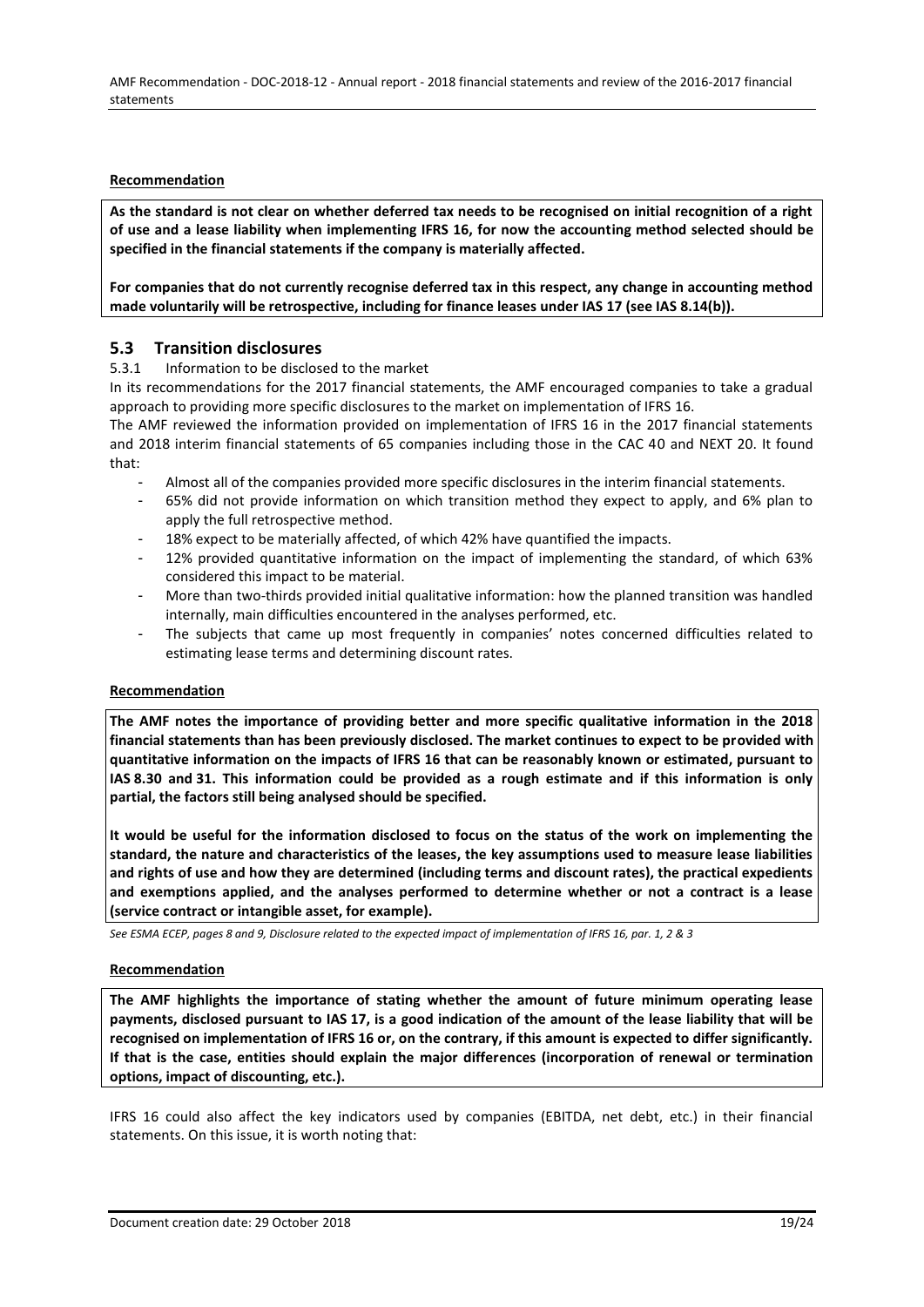- IAS 1.55A and 85A specify that the subtotals presented in the primary financial statements must be the sum of the lines presented and labelled such that the line items of which they are composed can be clearly understood;
- in 2016, the AMF recommended, "if companies present in their financial statements non-segment financial measures that are not defined or required by IFRS, (...) (i) making sure that these measures are not based on non-IFRS compliant principles, (ii) making sure they are relevant and (iii) reconciling them with the primary financial statements".

### **Recommendation**

**In terms of financial disclosures, the AMF encourages companies that are materially affected to provide the various financial market participants with easily understandable information on the main effects of the standard before it is applied (in the full-year 2018 disclosures, for example). At that time, it would be helpful to present the impacts expected in terms of financial disclosure aggregates (alternative performance measures, cash flows, forecasts and/or outlook for the company, for example).** 

**Before this information is published, it is important that it be reliable, i.e. that the company's governance bodies have been able to review it with significant input from the statutory auditors.**

#### <span id="page-19-0"></span>5.3.2 Transitional provisions: a few clarifications

IFRS 16.C5 permits two transition methods, the full retrospective method and the approach known as the modified retrospective method.

The modified method allows entities, pursuant to IFRS 16.C8 to C13, to use a simplified calculation of certain impacts of initial application. In contrast, it does not allow them to present a comparative period restated in accordance with IFRS 16.

#### **Recommendation**

**The AMF notes that, in accordance with IFRS 16.C7, the modified retrospective approach does not allow entities to restate the comparative information presented (in the primary financial statements and in the notes).**

**If a company so wishes, it may present, outside of the financial statements, adjusted information for prior periods, which would then fall within the scope of AMF position 2015-12<sup>15</sup> on alternative performance measures.**

*See ESMA ECEP, page 9, Disclosure related to the expected impact of implementation of IFRS 16, par. 4*

IFRS 16.C8 to C10 set out the procedures for applying the modified retrospective method to contracts previously recognised as operating leases.

#### **Recommendation**

 $\overline{a}$ 

**If the modified retrospective transition method is used, the AMF recommends specifying in the notes the contract term used to determine the discount rate (i.e. remaining lease term or initial term) when this assumption is material.** 

*See ESMA ECEP, page 9, Disclosure related to the expected impact of implementation of IFRS 16, par. 4*

## <span id="page-19-1"></span>**5.4 First interim financial statements published under IFRS 16**

IFRS 16 will be applied for the first time to the 2019 quarterly or interim financial statements.

The interim financial statements are condensed and do not include all the information presented in the annual financial statements pursuant to IAS 34. However, paragraph 16A(a) of the standard requires that entities present any changes in accounting policies.

<sup>15</sup> *AMF – [Position DOC-2015-12:](https://www.amf-france.org/Reglementation/Doctrine/Doctrine-list/Doctrine?docId=workspace://SpacesStore/26cd1187-5ba7-44d9-89cc-f74d796332f2&category=I+-+Emetteurs+et+information+financière) [Alternative performance measures](https://www.amf-france.org/Reglementation/Doctrine/Doctrine-list/Doctrine?docId=workspace://SpacesStore/26cd1187-5ba7-44d9-89cc-f74d796332f2&category=I+-+Emetteurs+et+information+financière)*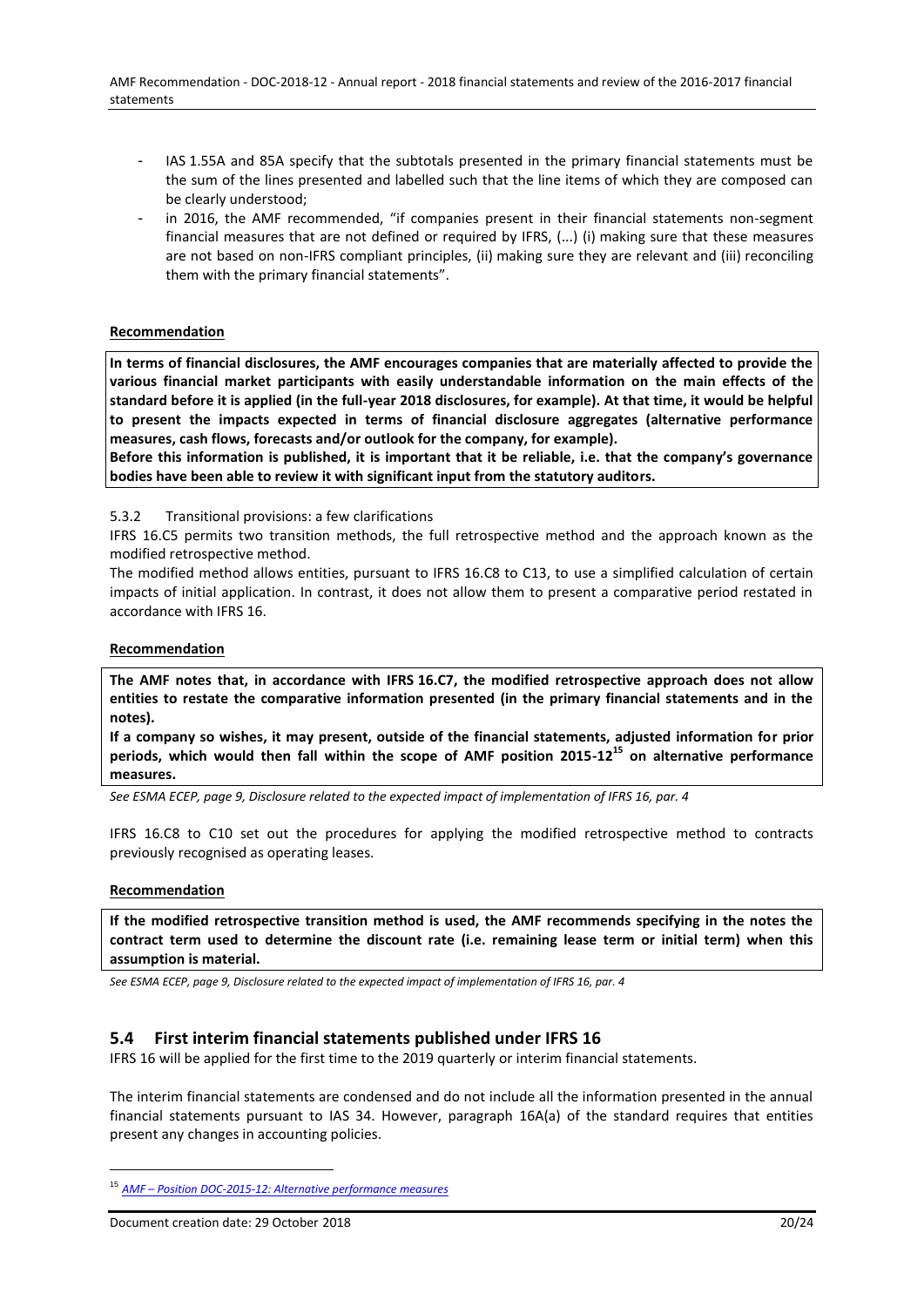AMF Recommendation - DOC-2018-12 - Annual report - 2018 financial statements and review of the 2016-2017 financial statements

#### **Reminder**

**The AMF notes that, on initial application, entities will, at the very least, have to provide the material information required by Appendix C of the standard, relating to initial application and to the transition method selected.**

#### **Recommendation**

**The AMF recommends that companies include in their first interim financial statements sufficiently detailed and specific information about IFRS 16 to enable readers to understand the key analyses and conclusions. Even when the standard does not have a material impact, it is important to update the accounting policies for leases to account for the new provisions of the standard.**

# <span id="page-20-0"></span>6. TOPICS RELATED TO OTHER PARTS OF THE ANNUAL REPORT

## <span id="page-20-1"></span>**6.1 Non-financial information**

The AMF reminds the issuers concerned<sup>16</sup> of the requirements of Article 19a of the Accounting Directive applicable in France, following its transposition, for financial years beginning on or after 1 September 2017 $^{17}$ relating to the inclusion of a non-financial statement in the management report. This new regulatory framework aims to improve transparency on aspects relating to environmental, social and employee matters, respect for human rights, and anti-corruption and bribery (the "non-financial information"). The AMF highlights that the non-financial disclosures must be relevant, material and entity-specific. To that end, the European Commission has published non-binding guidelines on non-financial reporting<sup>18</sup> (the "EC Guidelines") to help companies draw up relevant, useful and concise non-financial statements according to the requirements of the Directive. Companies that use these guidelines may also rely on national, European or international frameworks<sup>19</sup>. The recommendations issued by the AMF when it published its 2016 report on the social and environmental responsibility of listed companies remain relevant despite the developments in the regulatory environment.

#### **Recommendation**

 $\overline{a}$ 

**Summary of the recommendation (published in November 2016 in the report on the social and environmental responsibility of listed companies):**

**The increasing volume of non-financial information should lead companies to focus on approaches that aim to simplify and enhance the relevance of this information. They may have to work on the brevity of their messages and on their selection of indicators. Some companies have made progress in prioritising their sustainable development challenges in view of their strategic priorities and stakeholder expectations, mainly through materiality studies. The AMF encourages this practice to the extent that it helps make the information more relevant and, as such, helps companies apply the "comply or explain" principle with more detailed explanations. The AMF also recommends, in the context of implementation of materiality studies, a great deal of transparency on the methodology used and on the results of the analysis of the social and** 

<sup>16</sup> *Companies whose securities are admitted for trading on a regulated market are concerned if they exceed the following thresholds: balance sheet total of €20 million or net turnover of €40 million and average number of permanent employees during the financial year of more than 500; companies whose securities are not admitted for trading on a regulated market are concerned if they exceed the following thresholds: balance sheet total of €100 million or net turnover of €100 million and average number of permanent employees during the financial year of more than 500. For more details please refer to Article R.225-104 of the Commercial Code.*

<sup>17</sup> *For companies with a 31 December year end the first financial year concerned is the financial year ending 31 December 2018.*

<sup>18</sup> *[Guidelines on non-financial reporting](https://eur-lex.europa.eu/legal-content/FR/TXT/PDF/?uri=CELEX:52017XC0705(01)&from=EN)*

<sup>19</sup> *In that case, companies shall indicate the frameworks they relied on in accordance with Article 1 of the Directive.*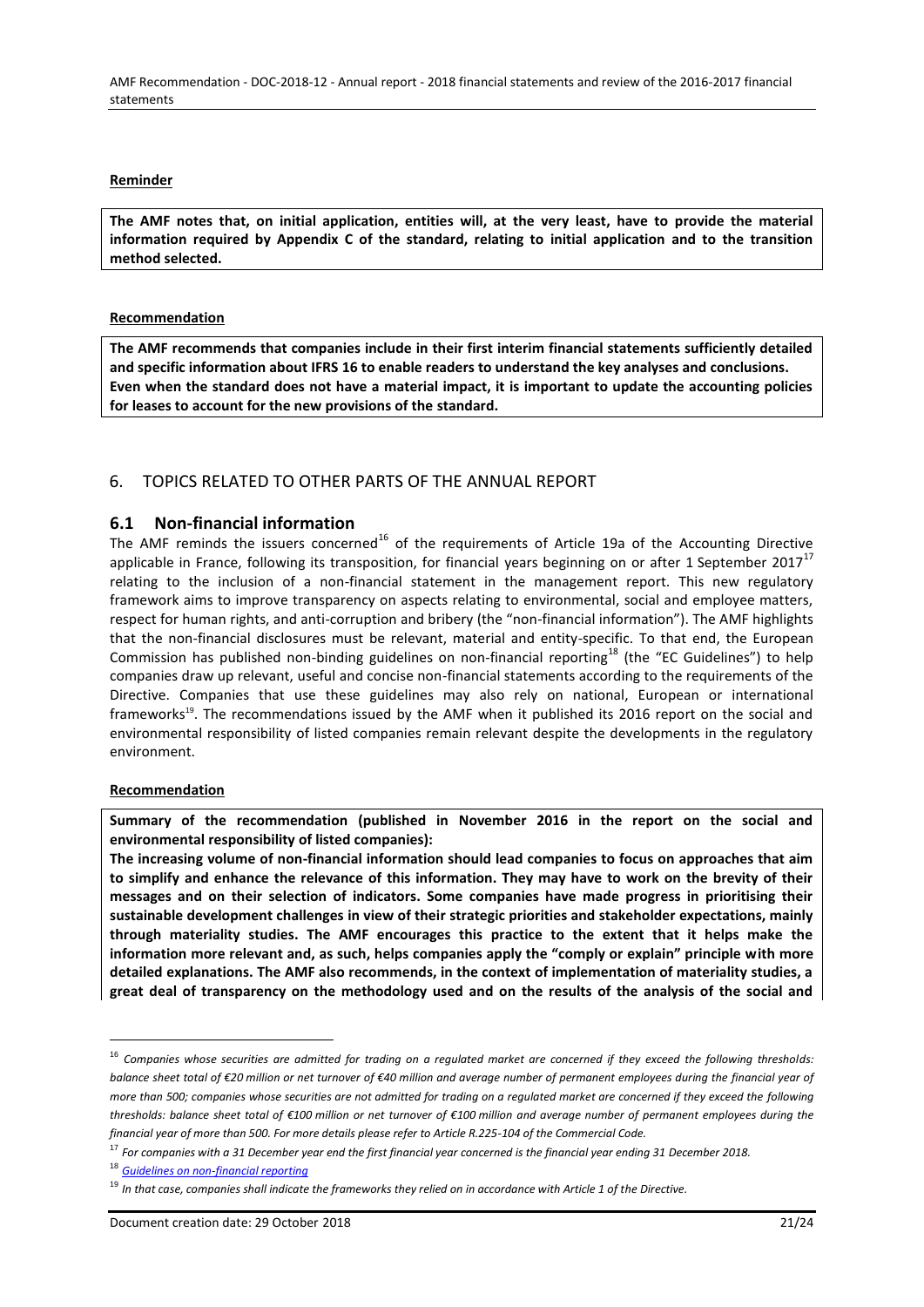### **environmental impacts of the company's activities so as not to highlight merely the financially material issues for its own business.**

*See ESMA ECEP, p. 8, Topics related to other parts of the annual report, Non-financial information*

#### <span id="page-21-0"></span>6.1.1 Environmental matters

Environmental matters and, more specifically, the fight against climate change, are now some of the most important sustainable development issues. As such, best practices would be to describe the policies adopted and, where applicable, the due diligence processes implemented to prevent, identify and mitigate the occurrence of environmental risks with a focus on the impacts on the climate of the company's operations and of the use of the goods and services it produces. This information shall include any key performance indicators relevant to assessing the outcome of the policies applied in this regard.

To meet the reporting requirements for environmental matters and as recommended in the EC Guidelines, companies are expected to disclose relevant information on the actual and potential impacts of their operations on the environment, and on how current and foreseeable environmental matters may affect their development, performance or position. For example, companies may need to consider whether, as a consequence of climate change, other risks, such as those arising from technological obsolescence or from the potentially abrupt need to shift from a carbon-intensive to a low-carbon technology, may have a particular impact on their business model.

Lastly, the impact of environmental matters and climate change may have adverse operational and financial consequences. Issuers should therefore provide disclosures on both of those aspects and explain the importance of these risks as well as any actions taken to mitigate them. In particular, with regard to climate change, issuers may consider, among the various other frameworks available, the recommendations and methodology developed by the Task Force on Climate-Related Financial Disclosures (TCFD<sup>20</sup>).

### <span id="page-21-1"></span>6.1.2 Lack of policy on a significant identified risk

Article R. 225-105 of the Commercial Code states that "*Where the company does not pursue a policy in relation to one or more of these risks, the statement shall provide a clear and reasoned explanation for not doing so*". It is possible that a company may not have developed policies for certain matters that it nonetheless considers important. In that case, the company must provide a clear and reasoned explanation for its decision and meet the other reporting requirements, i.e. it must describe how the identified risks, even though the issuer may have decided not to pursue a specific policy in relation thereto, could affect their business model, their operations, their financial performances and the impacts of their operations.

#### <span id="page-21-2"></span>6.1.3 Disclosure and selection of key performance indicators (KPIs)

Issuers may disclose why certain KPIs were considered relevant to assessing the outcome of the policies applied to the main risks identified. To that end, issuers may apply the principles contained in the EC Guidelines which highlight, among other things, that issuers are expected to select the KPIs required to understand the changes in their performance and the impacts of their operations. These guidelines also encourage companies to publish broadly recognised KPIs (the ones that are most widely used in the sector, for example) to improve comparability for companies within the same sector or value chain. To improve the relevance of the information disclosed, companies may present KPIs in the context of targets and comparisons with other companies, where appropriate.

Furthermore, in line with the principles of the EC Guidelines, comprehensive information should be provided on the methodology adopted and the scope of the activities covered by indicator selected. The scope of the KPIs should be consistent with that used by the company in its internal management and risk assessment processes and any changes in the scope covered from one year to the next should be clearly explained. In that respect, the AMF refers issuers to the recommendations made in its reports on the social and environmental responsibility of listed companies.

<sup>20</sup> FSB, *[Task Force on Climate-related Financial Disclosures, June 2017](https://www.fsb-tcfd.org/wp-content/uploads/2017/06/FINAL-TCFD-Report-062817.pdf)*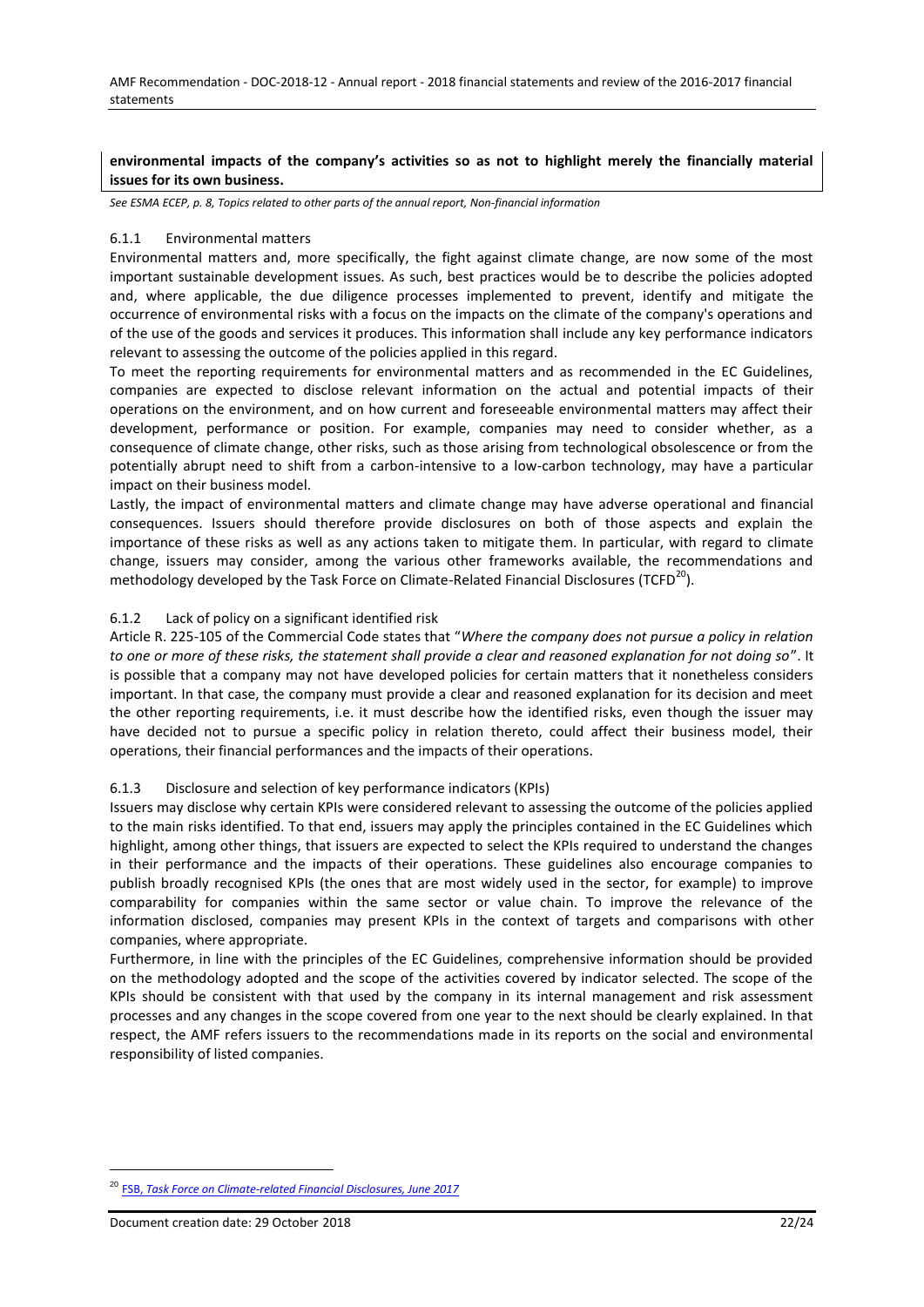### **Recommendation**

**Summary of the Recommendation (updated in November 2016 in the report on the social and environmental responsibility of listed companies):**

**The AMF recommends that companies making use of quantitative indicators define them clearly, describe how they are calculated, and use them consistently from one period to another (insofar as the indicators still meet a need), by highlighting, where applicable, the most important indicators for their business. Lastly, it believes that it would also be useful if these indicators could be compared across companies, in particular within the same sector, and be reconciled with audited information whenever it is possible for some or all of the elements of the calculation.**

*See ESMA ECEP, p. 8, Topics related to other parts of the annual report, Non-financial information, Disclosure of non-financial KPIs* 

## <span id="page-22-0"></span>**6.2 Alternative performance measures**

AMF position 2015-12 $^{21}$  on alternative performance measures (APMs), based on ESMA's guidelines on this same topic, has been in force since 3 July 2016.

In view of its current application and the entry into force of new accounting standards on revenue recognition and financial instruments in 2018, and on leases in 2019, it may be helpful to review some of the principles of this position as their application may be even more important in this context.

#### **Reminder**

**Pursuant to paragraph 8 of AMF position 2015-12, APMs must be defined (breakdown of the components of the indicator, calculation assumptions).**

**As such, if an organic growth measure is used, such as organic revenue, in light of the provisions of the position and of Question 15 of the questions and answers published in October 2017<sup>22</sup>, currency and scope impacts must be presented separately and must be defined.** 

*See ESMA ECEP, page 11, Alternative Performance Measures, par. 2*

Additionally, if concepts like non-recurring or unusual are used, it is important that these concepts not be used incorrectly. For example, as indicated in that position, items that affected past periods and are likely to affect future periods will only rarely be considered as non-recurring, infrequent or unusual.

#### **Reminder**

**As specified in paragraph 10** *et seq.* **of AMF position 2015-12, the labels used must reflect the content of the APM to avoid conveying misleading messages.**

*See ESMA ECEP, page 11, Alternative Performance Measures, par. 1*

In the context of the implementation of new IFRSs, some companies may have to change the indicators they use or the definitions of these indicators.

#### **Reminder**

 $\overline{a}$ 

**If an APM is redefined, pursuant to paragraph 29 of AMF position 2015-12, companies must explain the changes and their reasoning and provide amended comparative data. Furthermore, it is also important to explain why the APMs are used so that users can understand their** 

**relevance and reliability (paragraph 21 of the position).**

*See ESMA ECEP, page 12, Alternative Performance Measures, par. 2&3*

<sup>21</sup> *AMF – [Position DOC-2015-12:](https://www.amf-france.org/Reglementation/Doctrine/Doctrine-list/Doctrine?docId=workspace://SpacesStore/26cd1187-5ba7-44d9-89cc-f74d796332f2&category=I+-+Emetteurs+et+information+financière) [Alternative performance measures](https://www.amf-france.org/Reglementation/Doctrine/Doctrine-list/Doctrine?docId=workspace://SpacesStore/26cd1187-5ba7-44d9-89cc-f74d796332f2&category=I+-+Emetteurs+et+information+financière)*

<sup>22</sup> *ESMA – Questions and answers – [Guidelines on Alternative Performance Measures](https://www.esma.europa.eu/sites/default/files/library/esma32-51-370_qas_on_esma_guidelines_on_apms.pdf)*